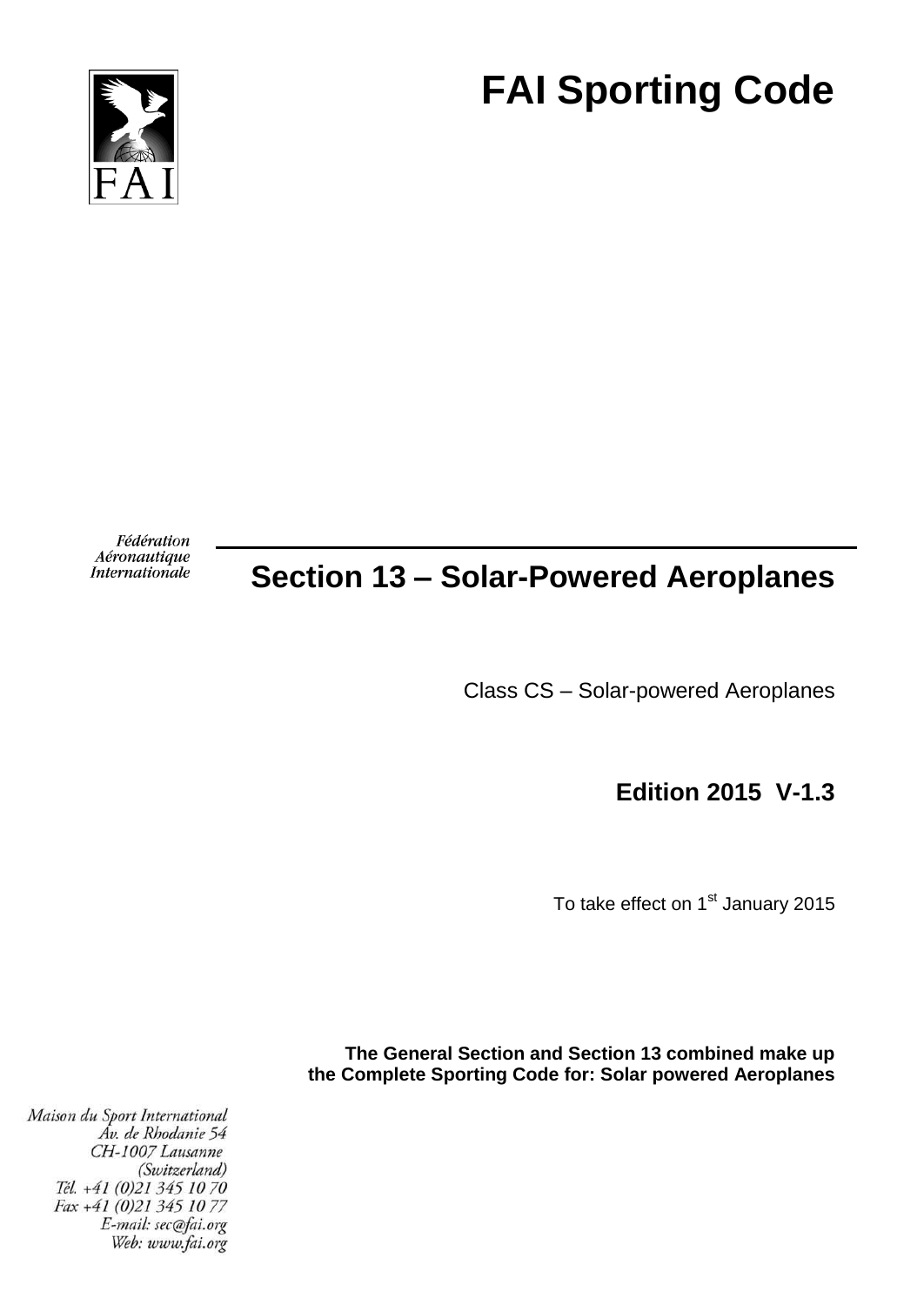# **FEDERATION AERONAUTIQUE INTERNATIONALE MSI - Avenue de Rhodanie 54 – CH-1007 Lausanne – Switzerland**

Copyright 2015

All rights reserved. Copyright in this document is owned by the Fédération Aéronautique Internationale (FAI). Any person acting on behalf of the FAI or one of its Members is hereby authorised to copy, print, and distribute this document, subject to the following conditions:

- **1. The document may be used for information only and may not be exploited for commercial purposes.**
- **2. Any copy of this document or portion thereof must include this copyright notice.**
- **3. Regulations applicable to air law, air traffic and control in the respective countries are reserved in any event. They must be observed and, where applicable, take precedence over any sport regulations**

Note that any product, process or technology described in the document may be the subject of other Intellectual Property rights reserved by the Fédération Aéronautique Internationale or other entities and is not licensed hereunder.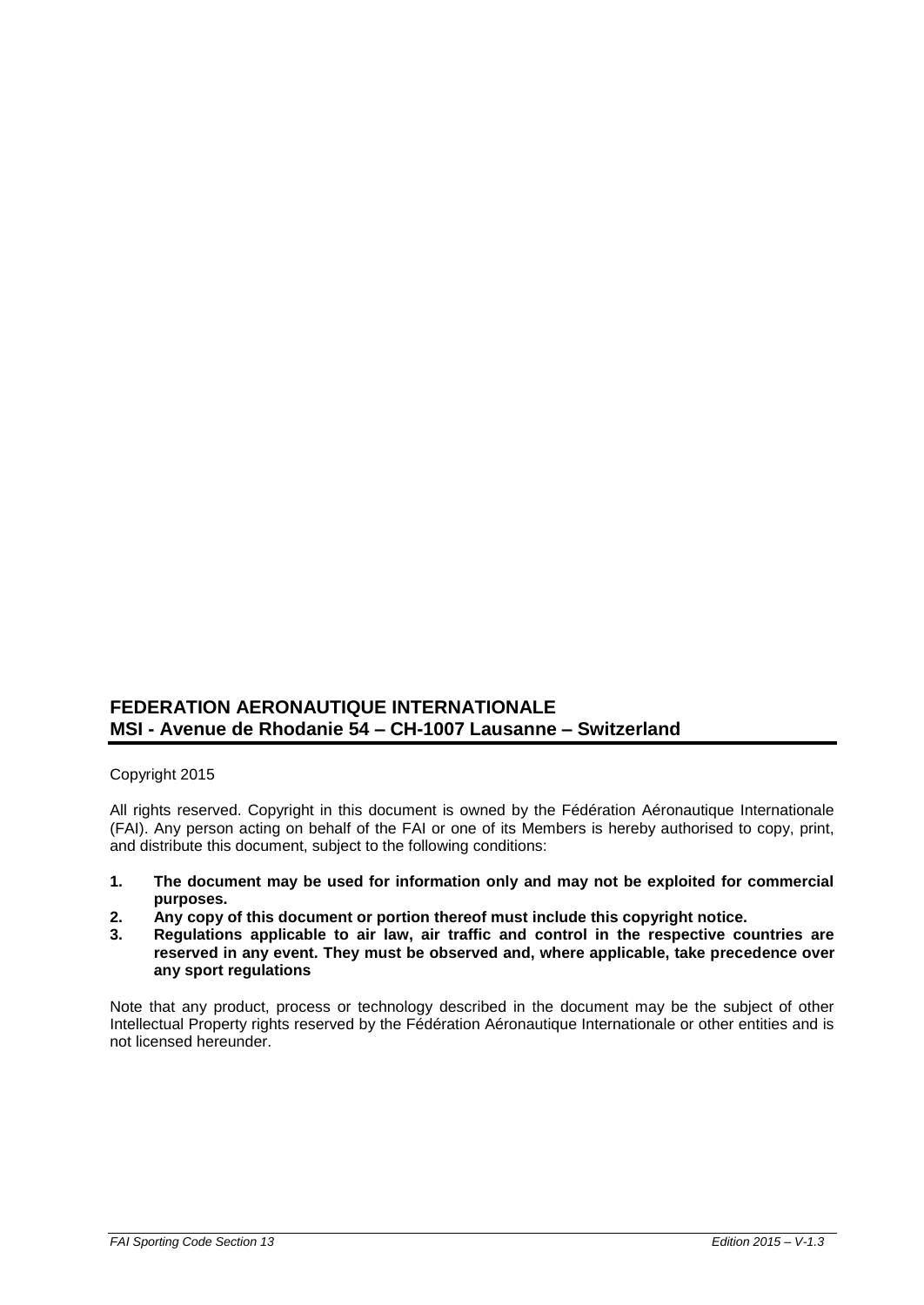# **RIGHTS TO FAI INTERNATIONAL SPORTING EVENTS**

All international sporting events organised wholly or partly under the rules of the Fédération Aéronautique Internationale (FAI) Sporting Code<sup>1</sup> are termed FAI *International Sporting Events*<sup>2</sup> Under the FAI Statutes<sup>3</sup> FAI owns and controls all rights relating to FAI International Sporting Events. FAI Members<sup>4</sup> shall, within their national territories<sup>5,</sup> enforce FAI ownership of FAI International Sporting Events and require them to be registered in the FAI Sporting Calendar<sup>6</sup>.

Permission and authority to exploit any rights to any commercial activity at such events, including but not limited to advertising at or for such events, use of the event name or logo for merchandising purposes and use of any sound and/or image, whether recorded electronically or otherwise or transmitted in real time, must be sought by way of prior agreement with FAI. This includes specifically all rights to the use of any material, electronic or other, that forms part of any method or system for judging, scoring, performance evaluation or information utilised in any FAI International Sporting Event<sup>7</sup>.

Each FAI Air Sport Commission<sup>8</sup> is authorised to negotiate prior agreements on behalf of FAI with FAI Members or other entities as appropriate, of the transfer of all or parts of the rights to any FAI International Sporting Event (except World Air Games events<sup>9</sup>) which is organised wholly or partly under the Sporting Code section<sup>10</sup> for which that Commission is responsible<sup>11.</sup> Any such transfer of rights shall be by "Organiser Agreement<sup>"12</sup> as specified in the current FAI Bylaws Chapter 1, para 1.2 "Rules for Transfer of Rights to FAI International Sporting Events".

Any person or legal entity which accepts the responsibility for organising an FAI Sporting Event, whether or not by written agreement, in doing so also accepts the proprietary rights of FAI as stated above. Where no formal transfer of rights has been established, FAI retains all rights to the event. Regardless of any agreement or transfer of rights, FAI shall have, free of charge for its own archival and/or promotional use, full access to any sound and/or visual images of any FAI Sporting Event, and always reserves itself the right to have any and all parts of any event recorded, filmed and/or photographed for such use, without charge.

<u>.</u>

<sup>1</sup> FAI Statutes, Chapter 1, para. 1.6

<sup>2</sup> FAI Sporting Code, General Section, Chapter 3, para 3.1.3.

<sup>3</sup> FAI Statutes, Chapter 1, para 1.8.1

<sup>4</sup> FAI Statutes, Chapter 2, para 2.1.1

<sup>5</sup> FAI Bylaws, Chapter 1, para 1.2.1

<sup>6</sup> FAI Sporting Code, General Section, Chapter 3, para 3.4

<sup>7</sup> FAI Bylaws, Chapter 1, para 1.2.3

<sup>8</sup> FAI Statutes, Chapter 5, para 5.2

<sup>9</sup> FAI Sporting Code, General Section, Chapter 3, para 3.1.7

<sup>10</sup> FAI Sporting Code, General Section, Chapter 1, paras 1.2. and 1.4

<sup>11</sup> FAI Statutes, Chapter 5, para 5.2.3.3.7

<sup>12</sup> FAI Bylaws, Chapter 1, para 1.2.2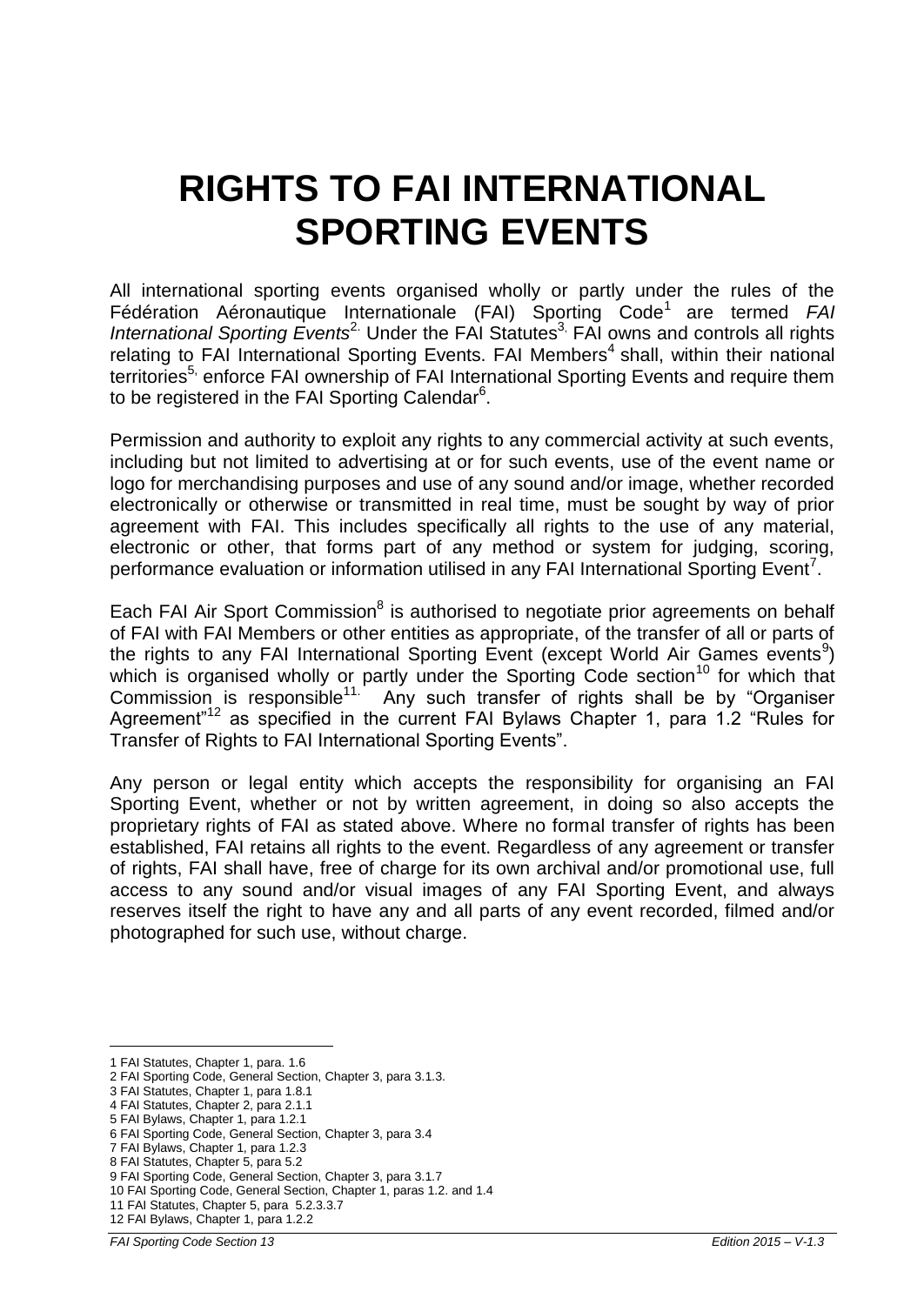# INTENTIONALLY LEFT BLANK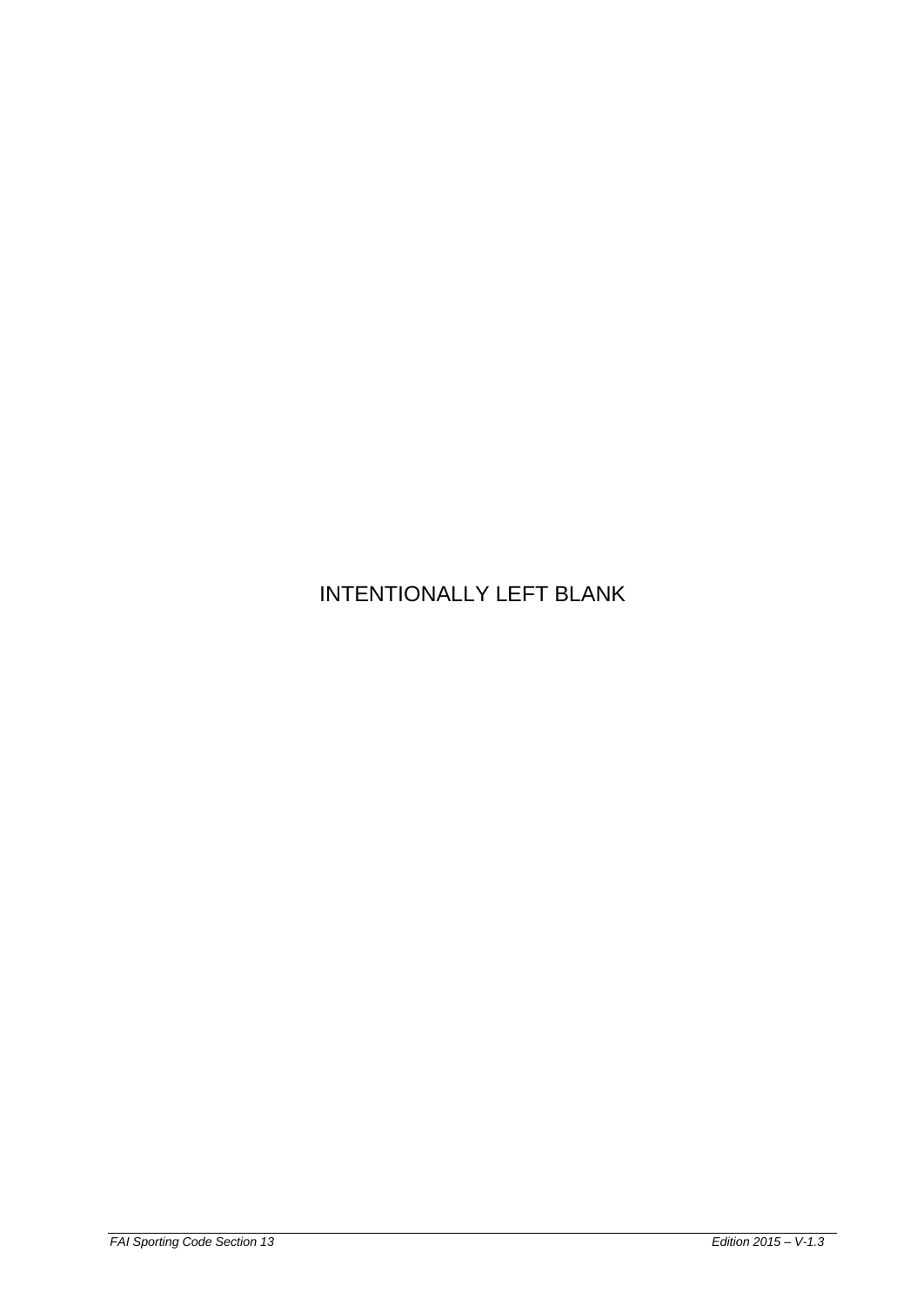# **FAI Sporting Code**

# **Section 13 - Solar-Powered Aeroplanes**

The FAI Sporting Code for Solar-powered Aeroplanes (the "Code") sets out the rules and procedures to be used to verify Solar-powered Aeroplanes (SpA) flight performances. The essence of these rules is to ensure that a SpA flight performance is achieved to a level of proof that is consistent for all flights. When processing the evidence supplied, Official Observers (OO) and the National Airsport Control (NAC) should ensure that these rules are applied in the spirit of fair play and competition.

In this Code, a word or phrase appearing in small capital letters within the text of a chapter indicates that it has a distinct definition as it applies to the Code. In subsequent chapters the capitalization is not used for these words or phrases.

START POINT **PERFORMANCE** FINISH POINT WAY POINT TURN POINT OBSERVATION ZONE

References outside a chapter are by paragraph number.

Text in italic is informational in nature and not part of the rules and regulations of the Code.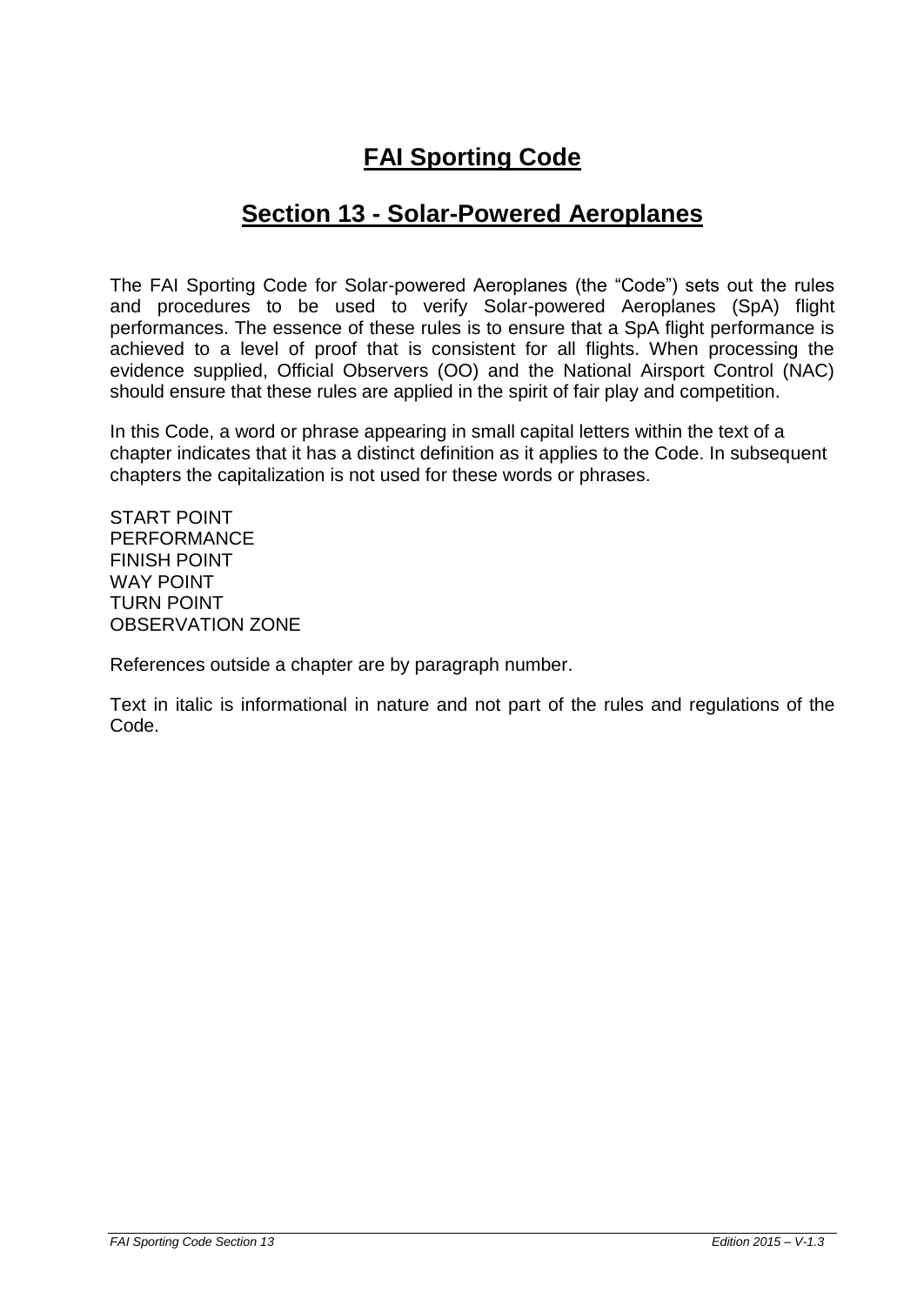# **Amendment list (AL) record**

Formal amendments are published by the FAI Secretariat. Within nations, the organisation responsible for National Airsport Control (NAC) for SpA is then responsible for distributing amendments to all holders of Section 13 of the Sporting Code (SC13). This amendment list is for SC13 only - separate lists exist for the annexes to SC13.

When amendments have been made to the text of the Code, a copy of the amendment list instructions should be inserted after this page so that, at a later date, the subjects of the amendment may be easily identified. Alternatively, users may download the amended Code from the document page of the FAI web site.

The latest amendments are indicated by a vertical line to the right of any paragraph that has been changed, as shown here.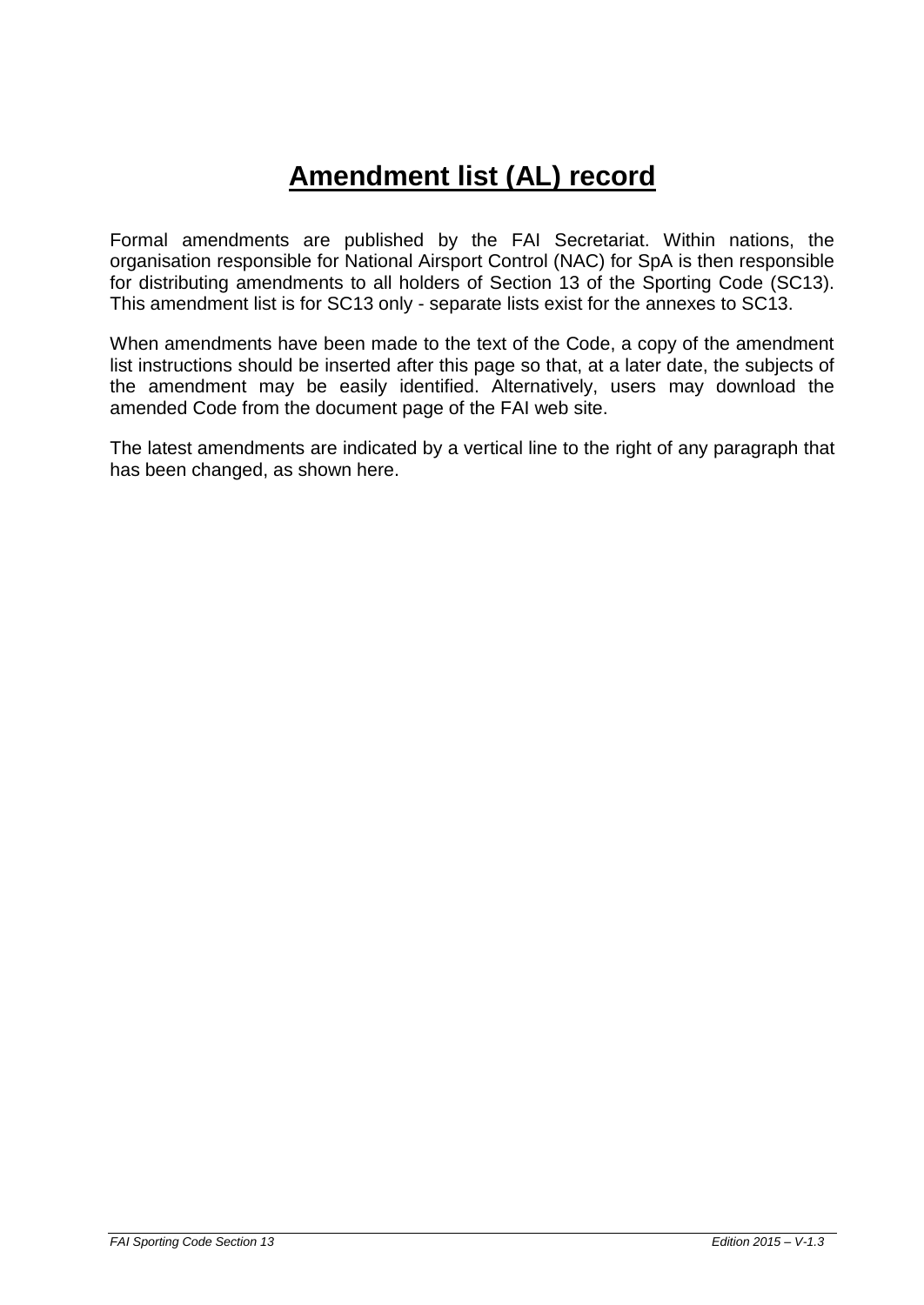# **TABLE OF CONTENTS**

| paragraph                                                    |                                                                                                                                                                                                                                                                                                                                                                        | page                                                                         |
|--------------------------------------------------------------|------------------------------------------------------------------------------------------------------------------------------------------------------------------------------------------------------------------------------------------------------------------------------------------------------------------------------------------------------------------------|------------------------------------------------------------------------------|
|                                                              | <b>Chapter 1 - GENERAL RULES AND DEFINITIONS</b>                                                                                                                                                                                                                                                                                                                       |                                                                              |
| 1.0<br>1.1<br>1.2<br>1.3<br>1.4                              | General<br>Definition of flight terms<br>Definition of Solar-powered Aeroplanes flight measurement terms<br>Other definitions<br>Types of Solar-powered Aeroplanes flight performances                                                                                                                                                                                 | 1<br>$\mathbf{1}$<br>$\mathbf 2$<br>$\sqrt{3}$<br>3                          |
|                                                              | <b>Chapter 2 - SOLAR-POWERED AEROPLANES WORLD RECORDS</b>                                                                                                                                                                                                                                                                                                              |                                                                              |
| 2.0<br>2.1<br>$2.2\,$                                        | General<br>Record categories, classes, and types<br>2.1.4 Table 1 - Types of record flights<br>Time limits on record claims                                                                                                                                                                                                                                            | 5<br>$\sqrt{5}$<br>$\sqrt{5}$<br>$6\phantom{1}6$                             |
|                                                              | <b>Chapter 3 - VERIFICATION REQUIREMENTS AND METHODS</b>                                                                                                                                                                                                                                                                                                               |                                                                              |
| 3.1<br>3.2<br>3.3<br>3.4<br>$3.5\,$<br>$3.6\,$<br>3.7<br>3.8 | Flight data requirements<br>Declaration<br>Flight data verification<br>Calculations and calibrations<br>3.4.3 Table 2 - Minimum data requirements<br>3.4.4 Table 3 - Minimum accuracy requirements<br>Time measurement and evidence<br>Position measurement and evidence<br>Altitude evidence and control<br>Means of propulsion/Source of Energy evidence and control | 7<br>$\overline{7}$<br>$\overline{7}$<br>8<br>9<br>9<br>10<br>10<br>12<br>13 |
|                                                              | <b>Chapter 4 - OFFICIAL OBSERVERS</b>                                                                                                                                                                                                                                                                                                                                  |                                                                              |
| 4.1<br>4.2                                                   | Authority<br>Certification of events                                                                                                                                                                                                                                                                                                                                   | 14<br>14                                                                     |
|                                                              | <b>Chapter 5 - CERTIFICATES AND PROOFS</b>                                                                                                                                                                                                                                                                                                                             |                                                                              |

| 5.0 | General                             | 16 |
|-----|-------------------------------------|----|
| 5.1 | Barogram                            | 16 |
|     | 5.2 Landing certificate             | 16 |
| 5.3 | Barograph calibration certificate   | 16 |
| 5.4 | Timing device calibration statement | 16 |
|     | 5.5 FAI record claim forms          | 16 |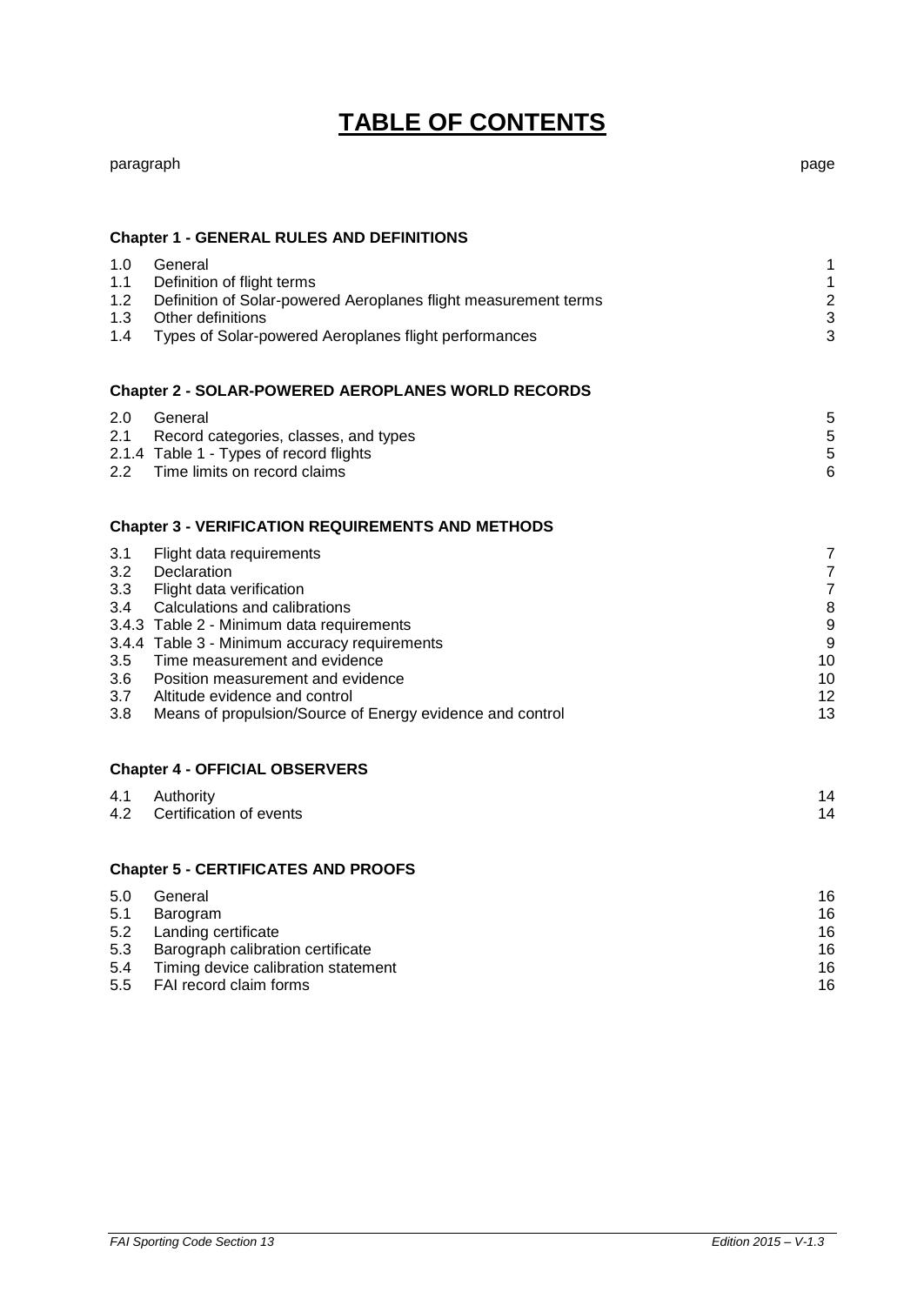# **GLOSSARY OF TERMS AND ABBREVIATIONS**

*This section amplifies a number of terms that are used in the main text and gives some generally accepted definitions and abbreviations relevant to air sports*

Free Flight - this a category of flight performance for which Waypoints may be selected after flight by the pilot. It allows exploitation of favourable weather conditions during flight compared to flights where a pretakeoff declaration applies

Geodesic - a line on the surface of an ellipsoid, the shortest distance between two points on the surface of the ellipsoid.

GS – General Section of the FAI Sporting Code

MoP - Method of Propulsion

SoE - Source of Energy

SpA - Solar-Powered Aeroplane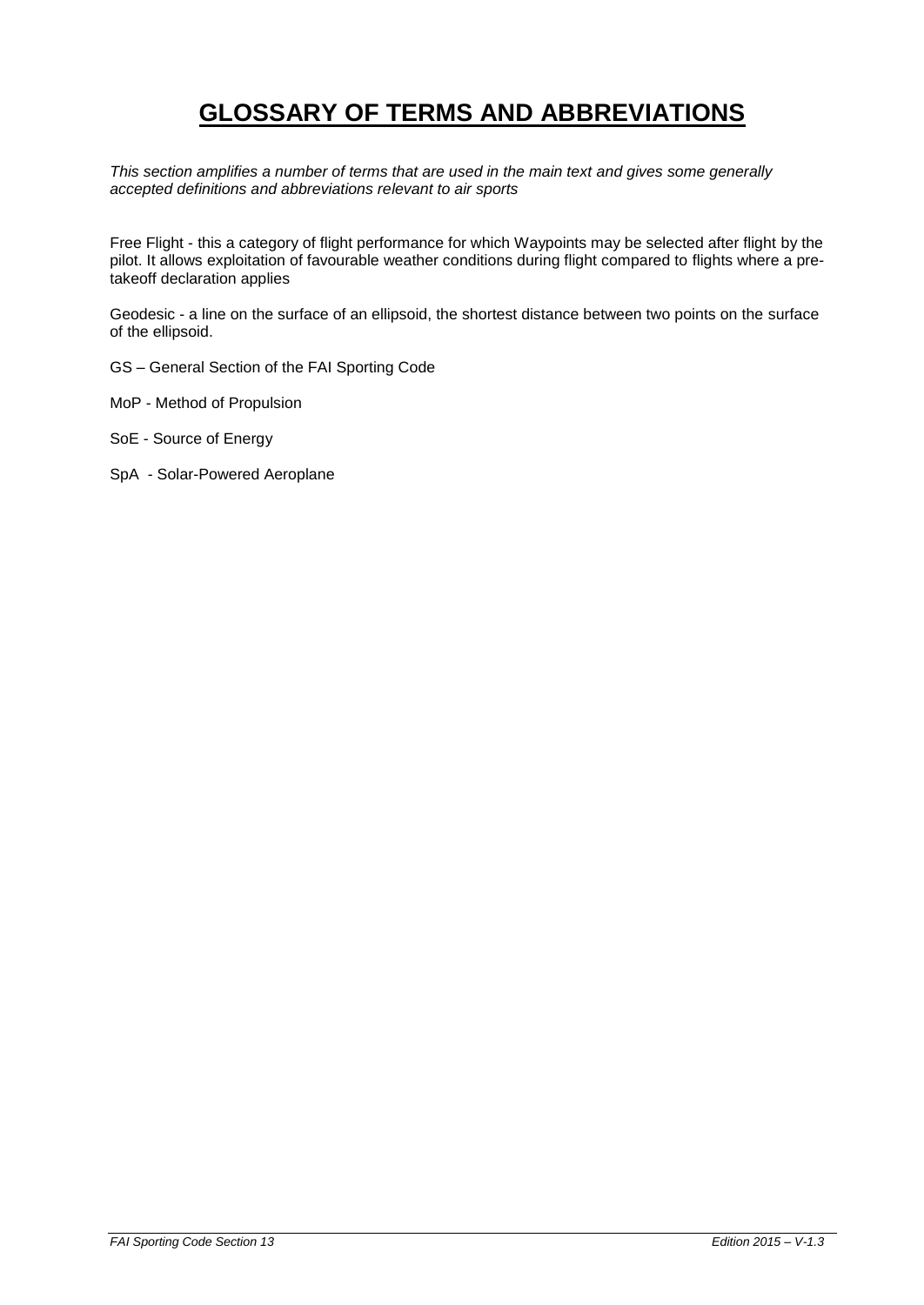# **GENERAL RULES and DEFINITIONS**

# **1.0 GENERAL**

1.0.1 The General Section (GS) of the Sporting Code contains general definitions and rules applying to all air sports. This Section (Sec 13) gives specific rules that apply to Solar-powered Aeroplanes (SpA) (GS 1.4 AL2 Class CS).

The maturity of this kind of aeroplane is still quite limited and, most likely, they will remain, for some years, a small number of experimental machines. For this reason, for the time being, this document deals mainly with rules for records.

- 1.0.2 Terms, rules, and requirements are defined first in a general sense. More detail is described in later paragraphs.
- 1.0.3 AIRCRAFT : A vehicle that can be sustained in the atmosphere by forces exerted on it by the air (GS 2.2.1.).
- 1.0.4 AERODYNE : A heavier-than-air aircraft which derives its lift in flight mainly from aerodynamic forces (GS 2.2.1.).
- 1.0.5 AEROPLANE : A fixed wing aerodyne with means of propulsion (GS 2.2.1.3)..
- 1.0.6 SOLAR-POWERED AEROPLANE (SpA): An aeroplane (GS 2.2.1.3) which can be sustained in level flight in the atmosphere using solely solar energy impacting on its airframe as its energy source . (Energy can be stored, both before flight and during flight, into on-board energy storage system)
- 1.0.7 METHOD OF PROPULSION/SOURCE OF ENERGY (MoP/SoE) : During the claimed flight performance, Solar-powered Aeroplanes shall not make use of sources of energy different from that of solar energy impacting on their airframes and converted by their on-board energy storage system, for propulsion or for any other purpose. For instance, a take-off using power other than that derived from solar energy would be a reason for a SpA to be included in the "Assisted" subclass below:

1.0.7.1. SUB-CLASS "ASSISTED": Solar-powered Aeroplanes that, during a part of their flight not part of the claimed flight performance, make use of sources of energy different to that described in 1.0.7 above. This may be for propulsion or for any other purpose.

# **1.1 DEFINITION of FLIGHT TERMS**

- 1.1.1 SpA FLIGHT: The performance during that portion of a SpA flight from the START POINT PERFORMANCE to the FINISH POINT. Means of Propulsion/Source of Energy shall be in line with Para. 1.0.7. WAY POINT
- 1.1.2 A precisely specified point or point feature on the surface of the earth using a word description and a set of coordinates. A WAY POINT may be a START POINT, a TURN POINT, or a FINISH POINT and has an associated OBSERVATION ZONE.
- 1.1.3 LEG:The portion of a flight between two successive WAY POINTS.
- 1.1.4 COURSE: The line joining all successive WAY POINTS of an SpA FLIGHT PERFORMANCE.
- 1.1.5 OBSERVATION ZONE: The area over which an SpA must pass to verify that a WAY POINT has been reached (see 3.6.2e). It is a 90 degree sector, having no upper limit, with its apex at the WAY POINT. This sector is:
	- a. For a TURN POINT, symmetrical to and remote from the bisector of the inbound and outbound LEGS of the TURN POINT,
	- b. For a START POINT, symmetrical to and remote from the outbound LEG,
	- c. For a FINISH POINT, symmetrical to and remote from the inbound LEG.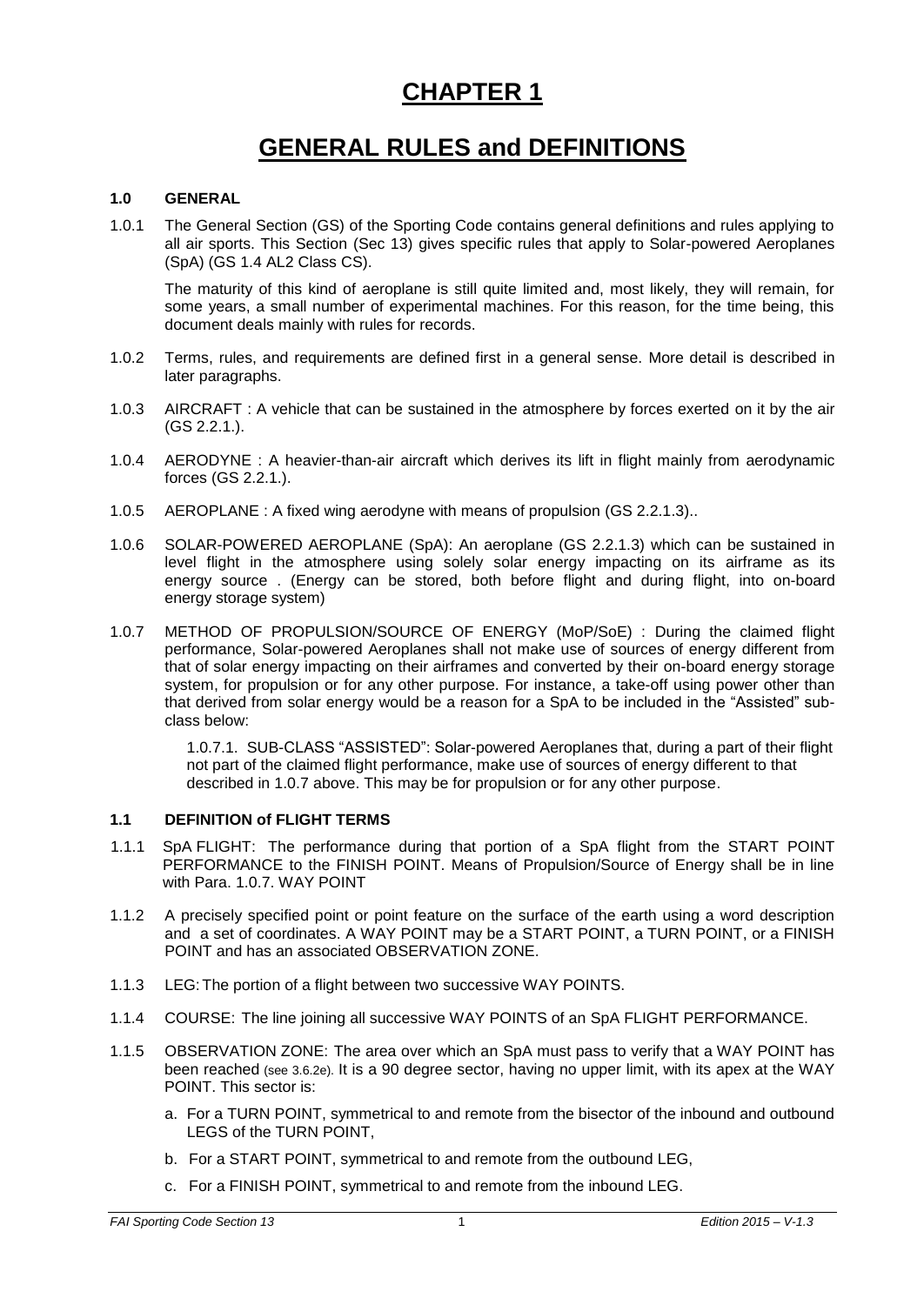- 1.1.6 START : The beginning of the SpA FLIGHT PERFORMANCE. It must be either:
	- a. The moment when means of propulsion and/or sources of energy different from those allowed are switched-off ("Assisted" Sub-Class only, see also 1.0.7.) or
	- b. Leaving the OBSERVATION ZONE of a START POINT, or
	- c. Crossing a START LINE.
- 1.1.7 START POINT: The WAY POINT marking the start of an SpA FLIGHT PERFORMANCE. It must be either:
	- a. A WAY POINT declared as a START POINT, or
	- b. The midpoint of a START LINE.
- 1.1.8 START LINE: A horizontal line one kilometer in length, oriented perpendicular to the first LEG. The midpoint of the line (the START POINT) is at ground level.
- 1.1.9 TURN POINT: A WAY POINT between two LEGS of a flight.
- 1.1.10 FINISH: The end of the SpA FLIGHT PERFORMANCE. It must be:
	- a. By landing the SpA, or
	- b. The SpA enters the OBSERVATION ZONE of the FINISH POINT, or
	- c. Crossing a FINISH LINE, or
	- d. Starting a non-allowed means of propulsion and/or source of energy ("Assisted" sub-class only, see also 1.0.7.)
- 1.1.11 FINISH POINT: The WAY POINT marking the end of an SpA FLIGHT PERFORMANCE. It is:
	- a. The point at which the nose of the SpA comes to rest after landing, or
	- b. A WAY POINT declared as the FINISH POINT, or
	- c. The midpoint of a FINISH LINE, or
	- d. The point at which a non-allowed means of propulsion and/or source of energy is started ("Assisted" sub-class only, see also 1.0.7.)
- 1.1.12 FINISH LINE: A horizontal line one kilometre in length, oriented perpendicular to the final LEG. The midpoint of the line (the FINISH POINT) is at ground level.
- **1.2 DEFINITION of SpA FLIGHT PERFORMANCE MEASUREMENT TERMS:** Depending upon the type of flight, the following parameters may be determined to assess an SpA FLIGHT PERFORMANCE. The requirements for gathering flight measurements and the precision of measurement are given in Chapter 3.
- 1.2.1 OFFICIAL DISTANCE : The length of the COURSE in the sequence of the LEGS used, minus any applicable HEIGHT PENALTY (1.2.9).
- 1.2.2 START TIME: The time that the SpA FLIGHT PERFORMANCE starts.
- 1.2.3 START ALTITUDE: The altitude of the SpA above sea level at the START.
- 1.2.4 FINISH TIME: The time that the SpA FLIGHT PERFORMANCE finishes.
- 1.2.5 FINISH ALTITUDE: The altitude of the SpA above sea level at the FINISH.
- 1.2.6 DURATION : The time elapsed between the START TIME and the FINISH TIME .
- 1.2.7 LOSS OF HEIGHT: The START ALTITUDE minus the FINISH ALTITUDE (see also 1.4.7).
- 1.2.8 GAIN OF HEIGHT : The difference between the maximum altitude and a previous minimum altitude during the SpA FLIGHT PERFORMANCE.
- 1.2.9 HEIGHT PENALTY: A distance equal to 100 times the excess over 1000 metres LOSS OF HEIGHT. (See 3.4.2 for how the penalty is applied.)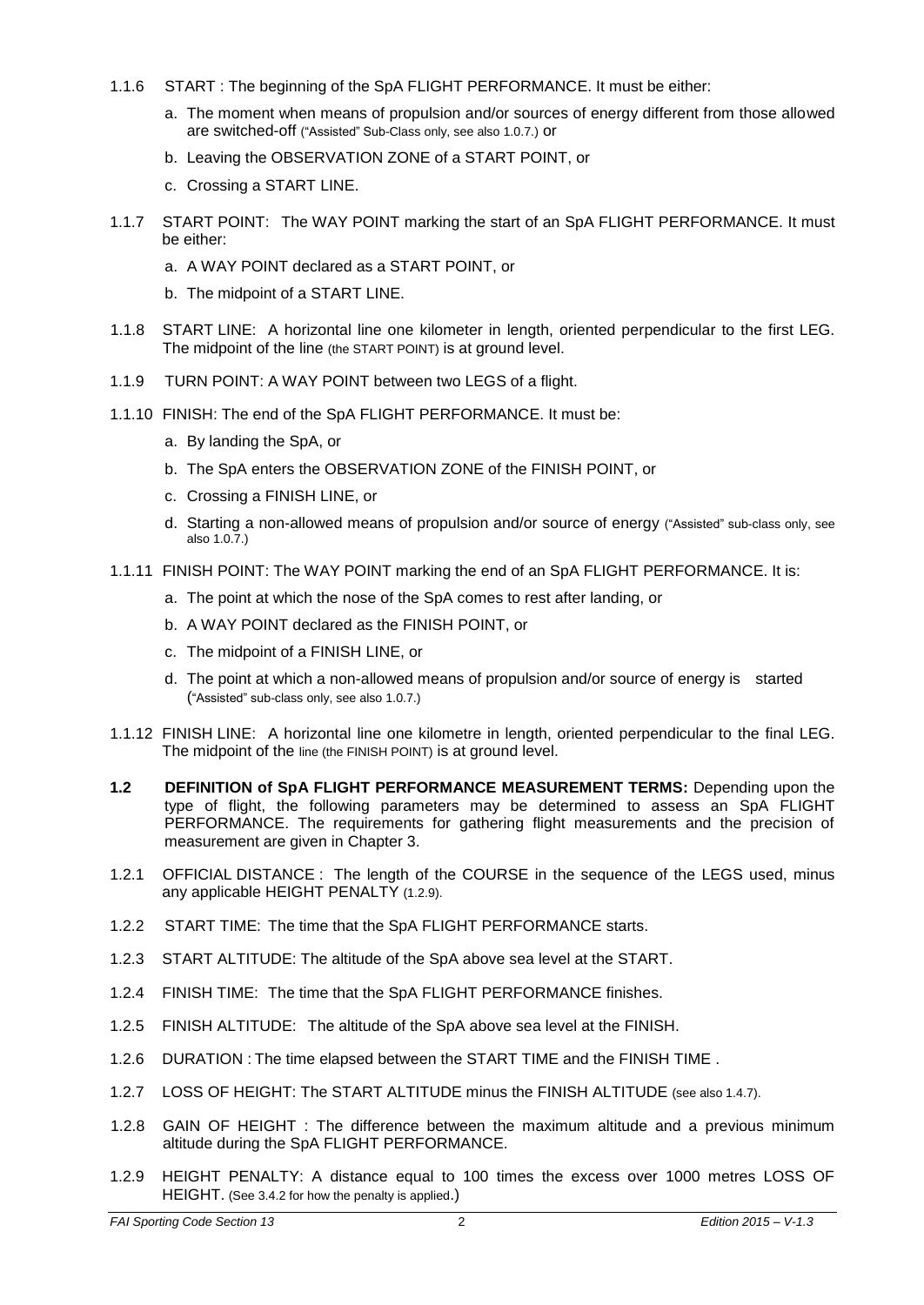# **1.3 OTHER DEFINITIONS**

- 1.3.1 OFFICIAL OBSERVER : The Official Observer (OO) is the person who has the official control of flights undertaken for FAI record attempts and of the data gathered to prove a SpA FLIGHT PERFORMANCE (see chapter 4).
- 1.3.2 DECLARATION:The official description of the task and other data as listed and defined in 3.2.
- 1.3.3 BAROGRAPH: A recording device measuring external air pressure.
- 1.3.4 BAROGRAM: The trace, recording, or electronic data output of a BAROGRAPH.
- 1.3.5 FLIGHT RECORDER : An electronic device which has been approved by the CIACA to record data, including position and altitude, during a flight (such as a GNSS flight recorder). MoP/SoE RECORDER (Sub- Class "Assisted" only)
- 1.3.6 A device that either:
	- a. Records the time and altitude of any operation of the non-allowed MoP or a change in the energy consumption system configuration of the SpA, or
	- b. Records the fact that the non-allowed MoP/SoE is not being used. It must operate in such a way that failure of the device will indicate that the non-allowed MoP/SoE is being used.
- 1.3.7 GEODESIC: (Also geodesic line and geodesic distance.) The shortest distance between two points on the surface of an ellipsoidal world model. See also 3.4.1.and annex C Appendix 2.

# **1.4 TYPES of SpA FLIGHT PERFORMANCES:**

- 1.4.1 General requirements
	- a. An SpA FLIGHT PERFORMANCE may be claimed for
		- absolute altitude
		- duration
		- distance
		- speed around the world, non-stop
		- speed around the World (not for "Assisted" sub-class)
	- b. An SpA FLIGHT PERFORMANCE may be claimed from any flight which meets the requirements of proof for that performance.
	- c. A PRE-FLIGHT COURSE DECLARATION is required except where specifically not required in the rules, such as for altitude and duration performances and for "free flight" records where WPs may be selected after the flight.
	- d. WAY POINTS must be used in the sequence declared except where specifically not required in the rules.
- 1.4.2 Altitude and duration performances. No PRE-FLIGHT COURSE DECLARATION is required. For altitude performances, pressure altitude to the ICAO ISA shall be used for measurement.
	- a. GAIN OF HEIGHT. A SpA PERFORMANCE measured for the difference in altitude between a low point and a later high point.
	- b. ABSOLUTE ALTITUDE: A SpA PERFORMANCE measured for maximum altitude achieved. An absolute altitude performance is valid only if preceded by a GAIN OF HEIGHT of at least 5000 metres.
	- c. DURATION: A SpA FLIGHT PERFORMANCE measured for DURATION between a START POINT and a FINISH POINT.

# 1.4.3 Distance performance

The WAY POINT(S) of distance record flight performance must be declared preflight. The three distance record types are:

- a. STRAIGHT DISTANCE: A flight from a START POINT to a FINISH POINT with no TURN POINTS.
- b. OUT AND RETURN DISTANCE: A CLOSED COURSE flight having one TURN POINT.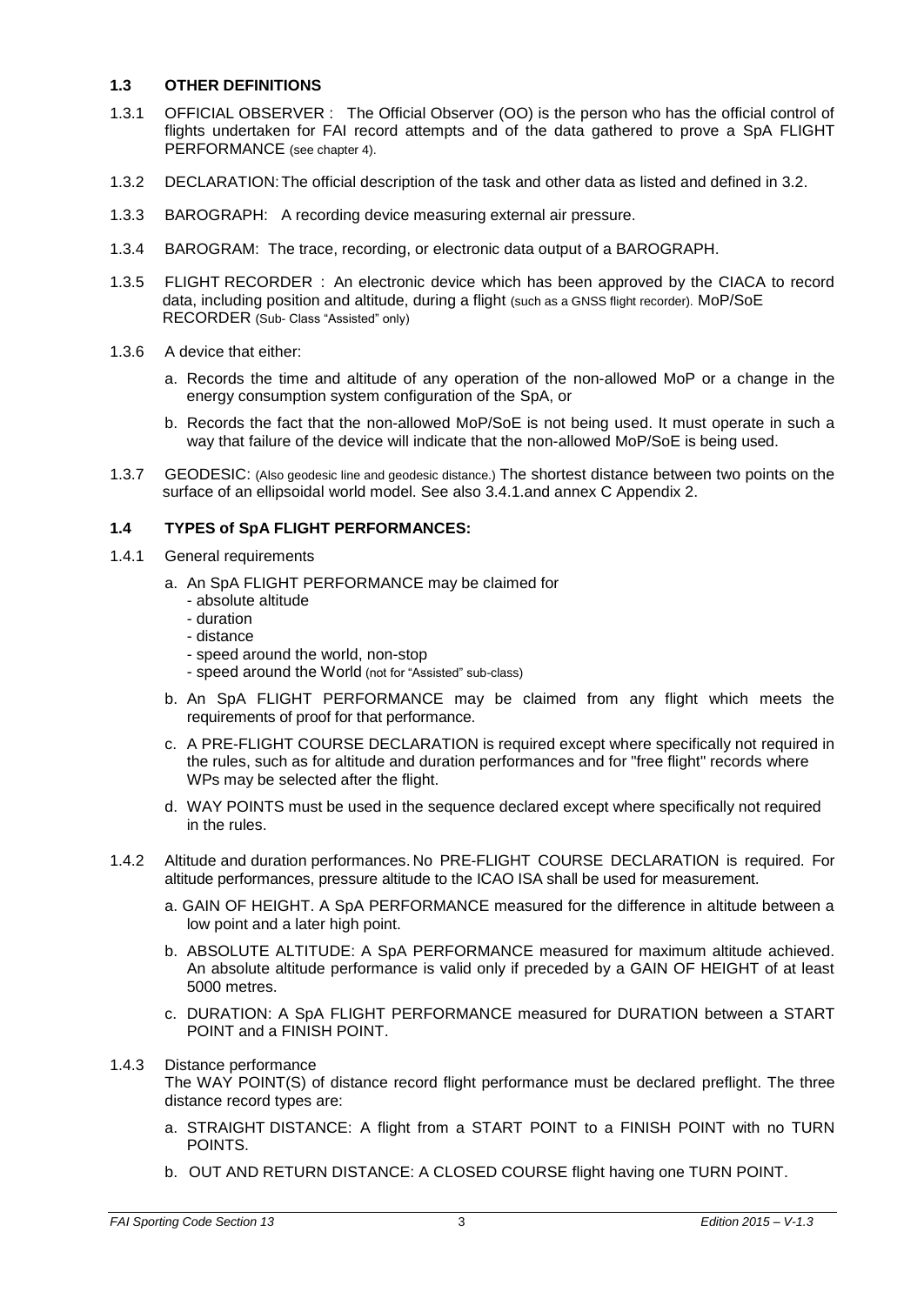- c. DISTANCE ALONG A COURSE: A flight from a START POINT via up to three TURN POINTS to a FINISH POINT. The TURN POINTS must be at least 50 kilometres apart.
- 1.4.4 Loss of height alternate calculation for distance flights: A distance flight (1.4. 3) starting as defined in 1.1.8b (a declared START POINT) may be claimed where the LOSS OF HEIGHT (1.2.7) is measured from the altitude of the SpA at the start point height to the altitude of the SpA at the finish point.
- 1.4.5 Speed around the world, non-stop

The course, including suitable control points (to be dealt with as WAY POINTS), shall be approved in advance by the NAC's concerned (Control points shall be chosen from a pre-defined list of possible way -points). It must start and finish at the same aerodrome, crossing all meridians. The length of the course shall not be less than the length of the Tropic of Cancer or Capricorn (Latitude 22.5 degrees, distance 36 787.559 kilometres, based on the WGS84 ellipsoidal world model).

If, for any reason, final landing cannot be made at the aerodrome of departure, the aeroplane may fly to an alternate landing place lying beyond the original one (at a greater distance from which the start was made).

The start time shall be the time of take-off; the finish time shall be the time of landing.

1.4.6 Speed around the World (Not for "Assisted" sub-class)

The course, including suitable control points (to be dealt with as WAY POINTS), shall be approved in advance by the NAC's responsible for the records (Control points shall be chosen from a pre-defined list of possible way -points). It must start and finish at the same aerodrome, crossing all meridians. The length of the course shall not be less than the length at latitudes of 40°N/S (required for solar flights).

All control points must be at latitude of less than 66° 33' (outside the North and South Frigid Zones). If, for any reason, the final landing cannot be made at the aerodrome of departure, the aeroplane may fly to an alternate landing place lying beyond the original one (at a greater distance from which the start was made).

Intermediate landing places shall coincide with the subsequent take-off place.

Any time spent on the ground between start and finish shall be counted as flying time. Repairs or replacements of aeroplane components and engine(s) are permitted except that the wings and fuselage may not be changed.

Pilot(s) may be changed during the attempt. In the case that pilots change during the performance, another kind of record can be attributed to the specific aeroplane "team".

The start time shall be the time of take-off; the finish time shall be the time of landing.

1.4.7 Duration around the World (Not for "Assisted" sub-class)

The course, including suitable control points (to be dealt with as WAY POINTS), shall be approved in advance by the NAC's responsible for the records (Control points shall be chosen from a pre-defined list of possible way -points). It must start and finish at the same aerodrome, crossing all meridians. The length of the course shall not be less than the length at latitudes of 40°N/S (required for solar flights).

All control points must be at latitude of less than 66° 33' (outside the North and South Frigid Zones). If, for any reason, the final landing cannot be made at the aerodrome of departure, the aeroplane may fly to an alternate landing place lying beyond the original one (at a greater distance from which the start was made).

Intermediate landing places shall coincide with the subsequent take-off place.

Any time spent on the ground between start and finish shall be counted in the duration.

Repairs or replacements of aeroplane components and engine(s) are permitted except that the wings and fuselage may not be changed.

Pilot(s) may be changed during the attempt. In the case that pilots change during the performance, another kind of record can be attributed to the specific aeroplane "team".

The start time shall be the time of take-off; the finish time shall be the time of landing.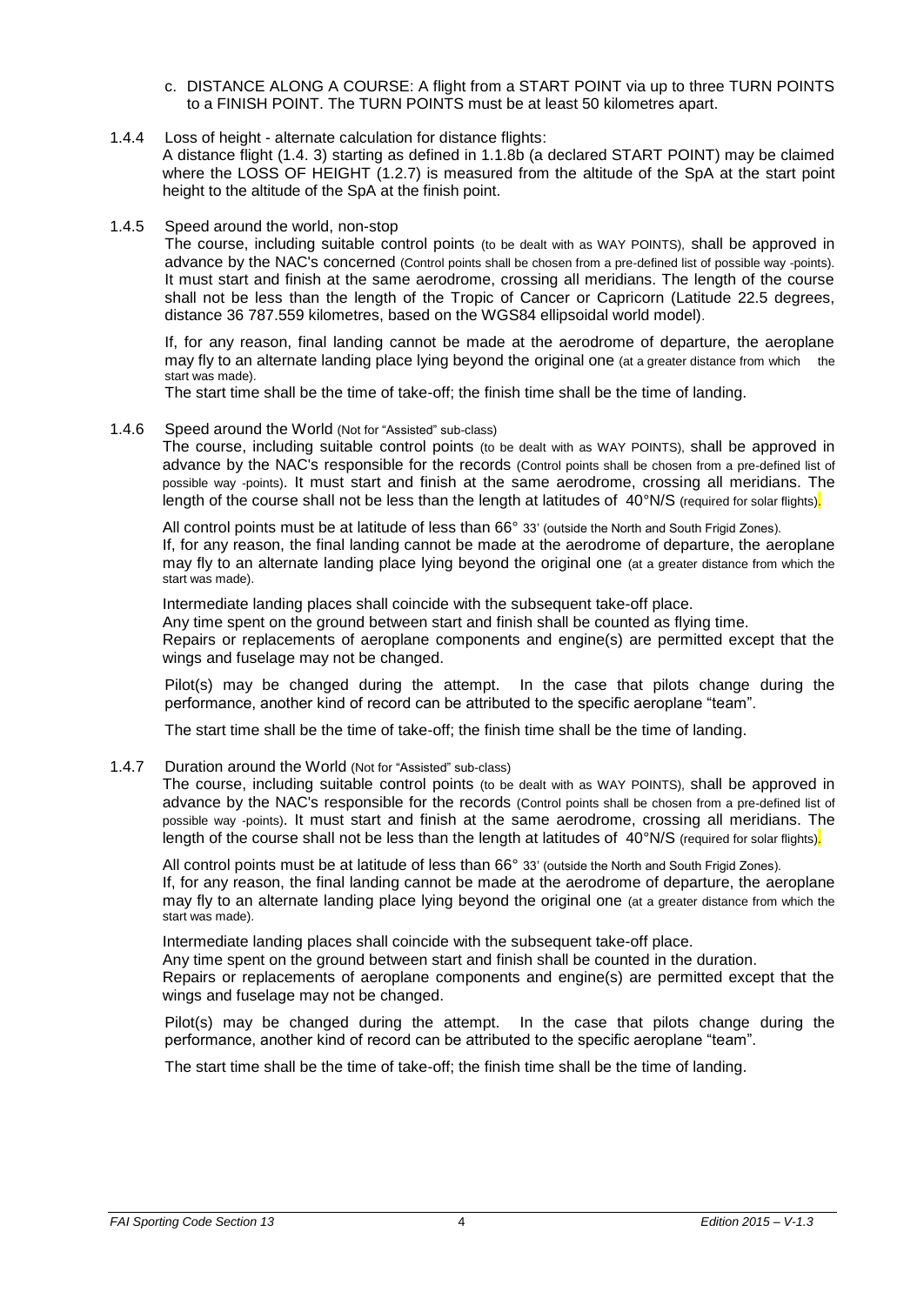# **SOLAR-POWERED AEROPLANES WORLD RECORDS**

This chapter defines all the FAI world records for Solar-powered Aeroplanes and the general handling of world record claims. General rules relating to FAI records are in the General Section of the Sporting Code.

# **2.0 GENERAL**

FAI world Solar-powered Aeroplanes record attempts require no advance notice provided that arrangements have been made for controlling the flight (4.1.2 and 4.1.3).

- 2.0.1 FAI Sporting Licence The pilot must possess a valid FAI Sporting Licence (GS 8.1) in order to attempt and to claim an FAI world record.
- 2.0.2 Records in any one flight Any record or records may be broken in any one flight for which the requirements are met.
- 2.0.3 Verification of world records: World Records must be verified using the evidence of a GNSS flight recorder approved by the International Gliding Commission of FAI, or with other techniques previously accepted by CIACA. (See 1.3.5).

# **2.1 RECORD CATEGORIES, CLASSES, and TYPES**

Record categories are concerned with the pilot, record classes with the Solar-powered Aeroplane, and record types with the nature of the Solar-powered Aeroplane flight performance.

In the case of a Speed around the World record (not for "Assisted" sub-class) performed by more than one pilot, the record can be attributed to the specific aeroplane "team".

# 2.1.1 Pilot categories

There is a General category for all pilots. No Female category exists.

# 2.1.2 Aeroplane classes

World records are recognised in the classes listed in 1.0.7.

# 2.1.3 Designation of records

Solar-powered Aeroplane records are designated by code letters, starting with the FAI code letter for Aeroplane (C), then the Solar-powered class (S) and, if applicable, the sub-class "Assisted" (A).

Examples: CS - Solar-powered Aeroplane

CSA - Solar-powered Aeroplane "Assisted" sub-class

# 2.1.4 TYPES OF RECORD FLIGHTS

| Table        | <b>Flight Performance</b>           | Exceed<br>old<br>record<br>by | Ref                | Remarks<br>(see chapter 1 record by for full requirements)                                                                                   |
|--------------|-------------------------------------|-------------------------------|--------------------|----------------------------------------------------------------------------------------------------------------------------------------------|
| a            | <b>Straight Distance</b>            | 10 km                         | 1.4.3a             | Way points declared pre-flight for pre-declared<br>performance, claimed after flight for "free flight"<br>records.                           |
| <sub>b</sub> | <b>Out-and-Return Distance</b>      | 10 km                         | 1.4.3 <sub>b</sub> | As above. Way points claimed pre-flight                                                                                                      |
| C            | Distance along a course             | 10 km                         | 1.4.3c             | Way points with up to 3 turn points declared pre-<br>flight for pre-declared performance, claimed after<br>flight for "free flight" records. |
| d            | Gain of Height<br>Absolute Altitude | 2%                            | 1.4.2.<br>1.4.2a   | Low point to later high point<br>5000 m gain of height required                                                                              |
| e            | <b>Duration</b>                     | $1\%$                         | 1.4.2 <sub>b</sub> | Time between start and finish points                                                                                                         |
|              | Speed around the World              | $1\%$                         | 1.4.1a             | Average speed over the whole distance                                                                                                        |

*FAI Sporting Code Section 13* 5 *Edition 2015 – V-1.3*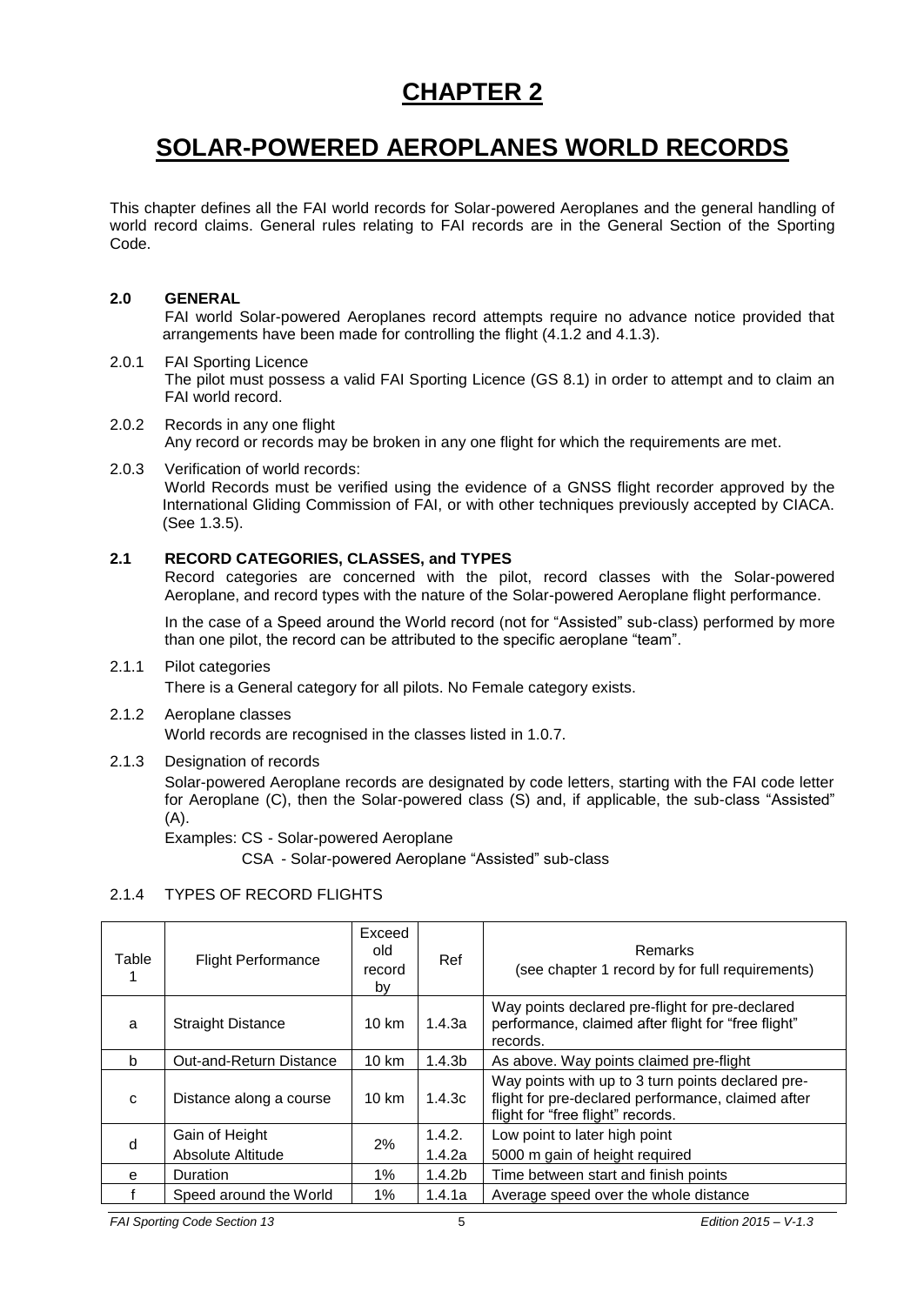2.1.5 Minimum achievement for new record classes or types.Where a new record category, class or type is created, a minimum level of performance may be set by the CIACA, which must be exceeded before a world record will be validated. It may be published in this Code, or published separately by the FAI.

# **2.2 TIME LIMITS ON RECORD CLAIMS**

- 2.2.1 Notice of a claim for a world record must be received by the FAI Head Office within seven days of its completion as a record attempt. Notice may be submitted by the pilot, an OO, an NAC or other person or organisation associated with the claim. In exceptional circumstances, the president of FAI CIACA (Amateur Built & Experimental commission) may grant an extension. Telephone, fax, electronic mail and similar types of notification are acceptable. See the amendments page for current contact data.
- 2.2.2 A World Record claim must be supported by a file containing all the information and certification necessary to prove that the conditions have been met. The file must be submitted by the organizing NAC after the record was recognised as a National Record where required by General Section 6.1.2, and must be received by the FAI Head Office within 120 days of the attempt, unless an extension is granted by the relevant Air Sport Commission President having reviewed any factors that may have made it difficult to submit the file in the normal timescale. The FAI Head Office shall acknowledge receipt of the record file to the claimant and the organizing NAC. The file must be in the standard format set out in the relevant section of the Sporting Code and shall include a statement that the attempt was made in accordance with the regulations of the Sporting Code including the provisions of General Section 5.2.2.3 on Unsporting Behaviour.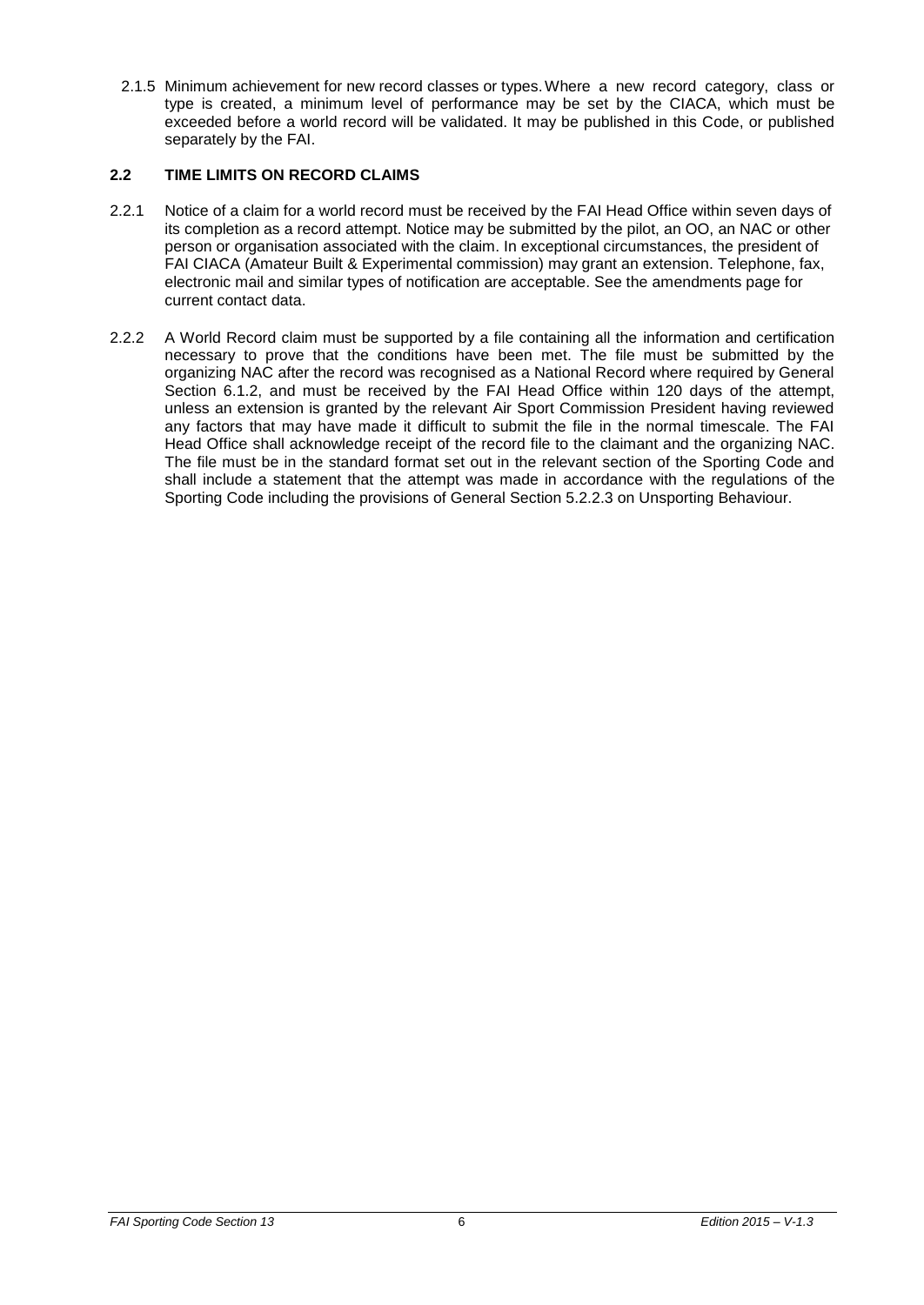# **VERIFICATION REQUIREMENTS and METHODS**

This chapter defines the evidence, measurements and calculations required to verify Solar-powered Aeroplane performances.

Implies Solar-powered Aeroplane "assisted" sub-class

### **3.1 FLIGHT DATA REQUIREMENTS**

The following is a list of all the flight data that needs to be gathered or measured to provide evidence of the completion of any Solar-powered Aeroplane performance:

- a. declaration (1.3.2)
- b. start point  $(1.1.8)$
- c. start time (1.2.2)
- d. start altitude (1.2.3)
- e. way point(s) (1.1.12)
- f. finish time (1.2.4)
- g. finish altitude (1.2.5)
- h. maximum altitude (1.4.2a)
- i. gain of height (1.2.8)
- j. flight continuity (3.3.3)
- k. control of energy level
- and energy sources
- (3.3.5.)

Different flight performances will require different subsets of this list. Flight data under j. and k. are mandatory.

# **3.2 DECLARATION**

For each flight, certain information is required to be recorded before the flight in order to ensure that proof of the SpA Flight performance is available after the flight. This data, including way points (e) is known as the declaration. For some performances, some data is not required, but the Official Observer must ensure that all required data is recorded. Way points must be declared pre-flight for pre-declared performances, but may be claimed after flight for "free flight" records.

#### 3.2.1 Declaration content

The information shall be written on a single sheet of paper or board, or recorded in the memory of a flight recorder prior to the flight.

- a. Date of flight
- b. Name of pilot
- c. Type and registration of SpA
- d. Type, serial number or other identification document of barograph or flight recorder (1.3.5)
- e. Way points and the sequence to be flown, start, turn(s), finish as applicable to the specific flight performance.
- f. Date and time of declaration.
- g. Signature of pilot (not required for electronic declarations)
- 3.2.2 Declaration validity
	- a. The last declaration made before takeoff is the only one valid for the flight.
	- b. If a declared turn point is abandoned, a distance along a course flight may still be claimed from the resulting shorter course provided that the turn points achieved are in the sequence specified in the declaration.

# **3.3 FLIGHT DATA VERIFICATION**

3.3.1 Flight data collection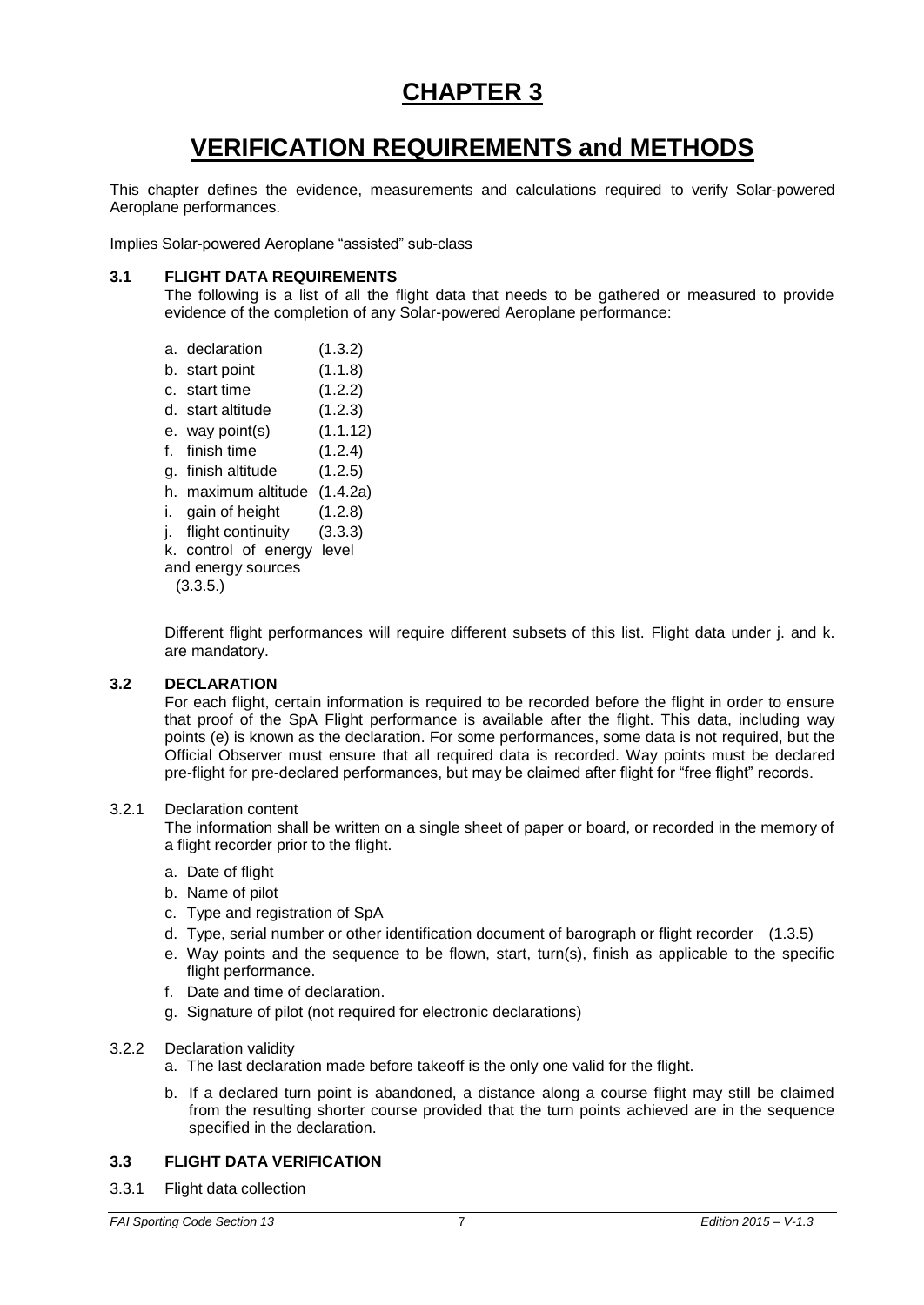A barograph or device incorporating a barograph must operate throughout the flight. The barogram so produced must provide indisputable verification of flight continuity (see 3.3.3) and of all altitudes critical to the flight performance. The device may record parameters in addition to barometric pressure and time if it is suitable for the purpose (see 3.4). If data is recorded at intervals, the sampling rate setting must be no slower than once per minute.

For flight recorders, timing and pressure altitude data will be taken at the boundary of the observation zone interpolated between the times of valid fixes; or for a start or finish, this data may be taken from the fix in the observation zone which is most favourable to the pilot.

# 3.3.2 Landing

The landing location must be certified by one or more of the following:

- a. By an OO present or arriving soon after the event and there is no doubt about the position of landing or,
- b. By two witnesses (see 4.2.3c),
- c. By position data from a flight recorder (but see also 3.6.4a(ii)).

# 3.3.3 Flight continuity

There must be evidence that the SpA did not land or (for "Assisted" sub-class only, see 1.0.7.) no means of propulsion/source of energy different from those allowed was used during the claimed flight performance. An interruption in the barogram data will not compromise proof of flight continuity provided that the OO and NAC are convinced no critical data is missing and that the evidence for flight continuity remains indisputable.

In the event of failure of the pressure altitude recording in a flight recorder, evidence of flight continuity may be assessed from a time plot of GNSS calculated altitudes provided the rule on the setting of sampling rates is followed (3.3.1).

3.3.4 Altitude

Absolute altitude, gain of height and start altitude must normally be verified from atmospheric pressure data to the ICAO ISA recorded by a barograph or the pressure altitude function of a GNSS Flight Recorder. External measurement (see 3.7.1) may be used only when the required accuracy can be verified, such a for start or finish lines.

# 3.3.5. Control of energy level and energy sources

There must be evidence for all times of the record attempt that no other engery than that as defined in 1.06 and 1.07 is used.

# **3.4 CALCULATIONS and CALIBRATIONS**

Time, geographical position, altitude, and means of propulsion/source of energy are flight performance data which must be either recorded or measured for some or all types of flights. Using this data, calculations of distance, duration, gain of height, altitude difference, height penalties and start height may be done.

# 3.4.1 Calculations for distance and speed

For world records, distances between two points in excess of 1000 kilometres, and in any case of dispute over a distance, the distance flown is deemed to be the length of the geodesic line joining the start point and the finish point or, if there are turn points, the sum of the geodesic lines for each leg of the course.

a. EARTH MODEL TO BE USED The earth model to be used is defined within the G.S. For the purpose of the calculation of FAI geodesic distances, the WGS84 ellipsoid earth model (Geodetic Datum) shall be used.

*When calculation of the exact distance is not critical, less accurate methods may be used.* 

# b. GEOGRAPHICAL COORDINATES OF WAY POINTS

Latitude and longitudes used in distance calculations shall be those referenced to the WGS84 ellipsoid earth model (Geodetic Datum). Where local mapping gives latitudes and longitudes to other Geodetic Datums, these shall be converted to WGS84 latitudes and longitudes before calculations are made for FAI distances.

NACs are to specify procedures for recording the geographical coordinates of way points from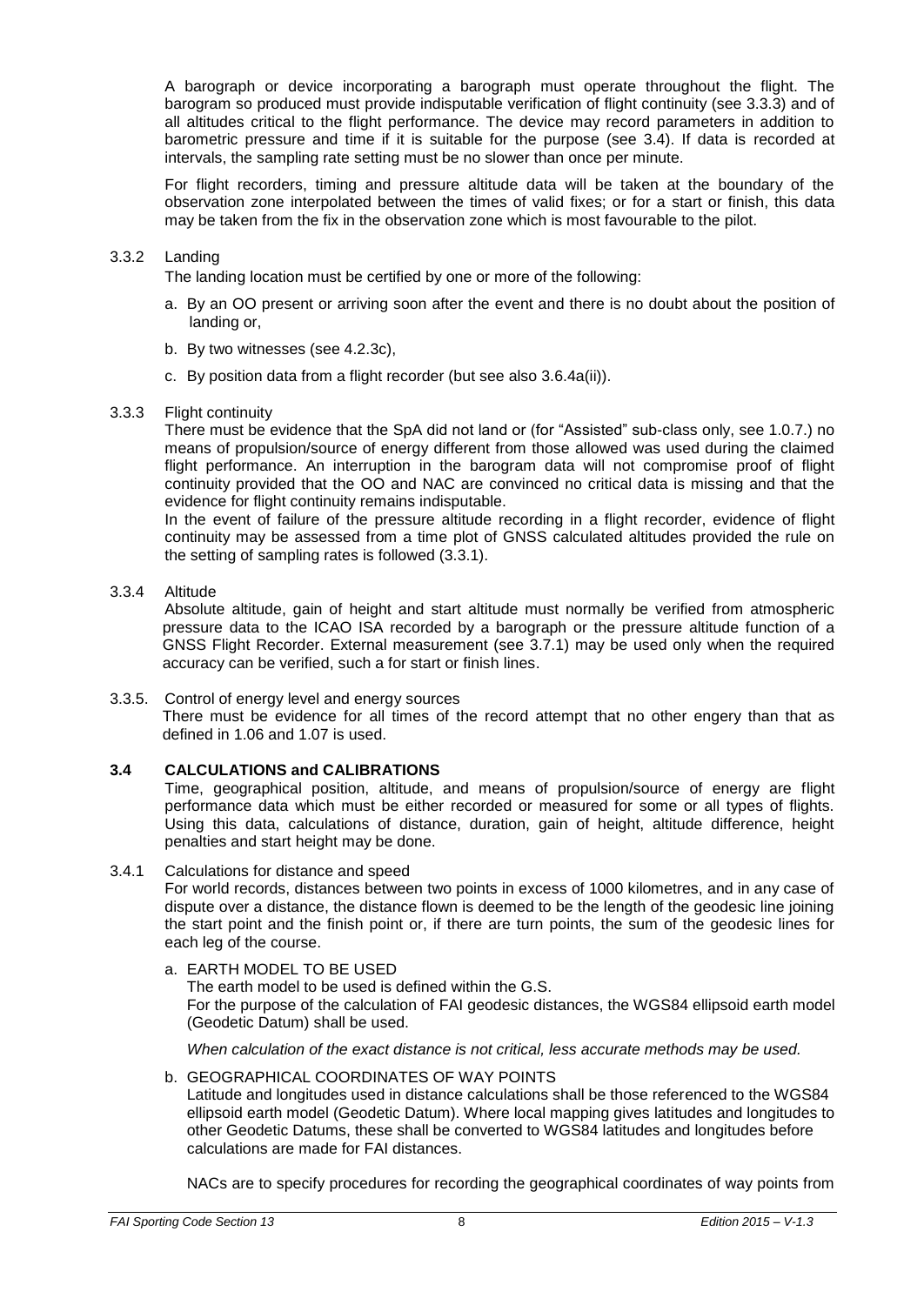maps of their national territory using geographical co-ordinates such as Latitude and Longitude, map grid, or national grid (if such a grid exists for the area concerned).

c. MAP SCALES

Measurement of co-ordinates of way points should be from a map with a scale at least as detailed as 1:250,000, and preferably 1:50,000 (if such a map exists which includes the way point concerned). If a scale less detailed than 1:50,000 was used, the NAC should be able to show that co-ordinates were taken from the most accurate map available for the way point concerned.

- 3.4.2 Loss of height and application of the height penalty
	- a. For distance flights of more than 100 kilometres, where the loss of height (1.2.7) exceeds 1000 metres, a height penalty (1.2.9) must be subtracted from the length of the course to give the official distance.
	- b. For distance flights of 100 kilometres or less, a loss of height exceeding 1% of the length of the course will invalidate the flight performance.
	- c. For duration flight a loss of height exceeding 1000 metres will invalidate the flight performance.

#### 3.4.3 Flight data requirements

The minimum flight data required for each type of flight performance is given in Table 2.

| Table 2               | Minimum data requirements |          |        |              |                 |        |
|-----------------------|---------------------------|----------|--------|--------------|-----------------|--------|
| Performance<br>Flight | <b>Measurements</b>       |          |        | Calculations |                 |        |
|                       | Time                      | Position | Height | MoP/SoE      | <b>Distance</b> | Height |
| <b>Distance</b>       | X                         | X        | X      | X            | X               | X      |
| Duration              | X                         |          | X      | X            |                 | Х      |
| Altitude              | X                         |          | X      | х            |                 | Х      |
| Speed                 | X                         | х        | X      | X            | х               | х      |

# 3.4.4 Accuracy of measurement

The minimum accuracy of measurement and calculation required for each type of flight data is given in Table 3. Any inaccuracy in a measurement or calculation is to be interpreted to the maximum disadvantage of the pilot.

| Table 3                   | Minimum accuracy requirements |                 |        |         |                 |                 |
|---------------------------|-------------------------------|-----------------|--------|---------|-----------------|-----------------|
| <b>Flight Performance</b> | <b>Measurements</b>           |                 |        |         | Calculations    |                 |
|                           | Time                          | <b>Position</b> | Height | MoP/SoE | <b>Distance</b> | Height          |
| <b>Distance</b>           | 1 min                         | $500 \text{ m}$ |        | active  | 1 km            | 30 m            |
| <b>Duration</b>           | 1 min                         |                 |        | active  |                 | 30 m            |
| Altitude                  | 1 min                         |                 | 1%     | active  |                 | 10 <sub>m</sub> |
| Speed                     | 1 min                         | $500 \text{ m}$ | 1%     | active  | 1 km            | 10 <sub>m</sub> |

#### Precision of measurement

Care should be taken to correctly assess the precision of measurement devices so that an invalid level of accuracy is not introduced into calculations.

3.4.5 Combinations of measurement methods

Any combination of the measuring methods is acceptable for the various types of flights, provided the minimum requirements for accuracy of equipment in paragraphs 3.4.3 and 3.4.4 are fulfilled.

Each method used must comply with this Code as if it were the only means of proof employed.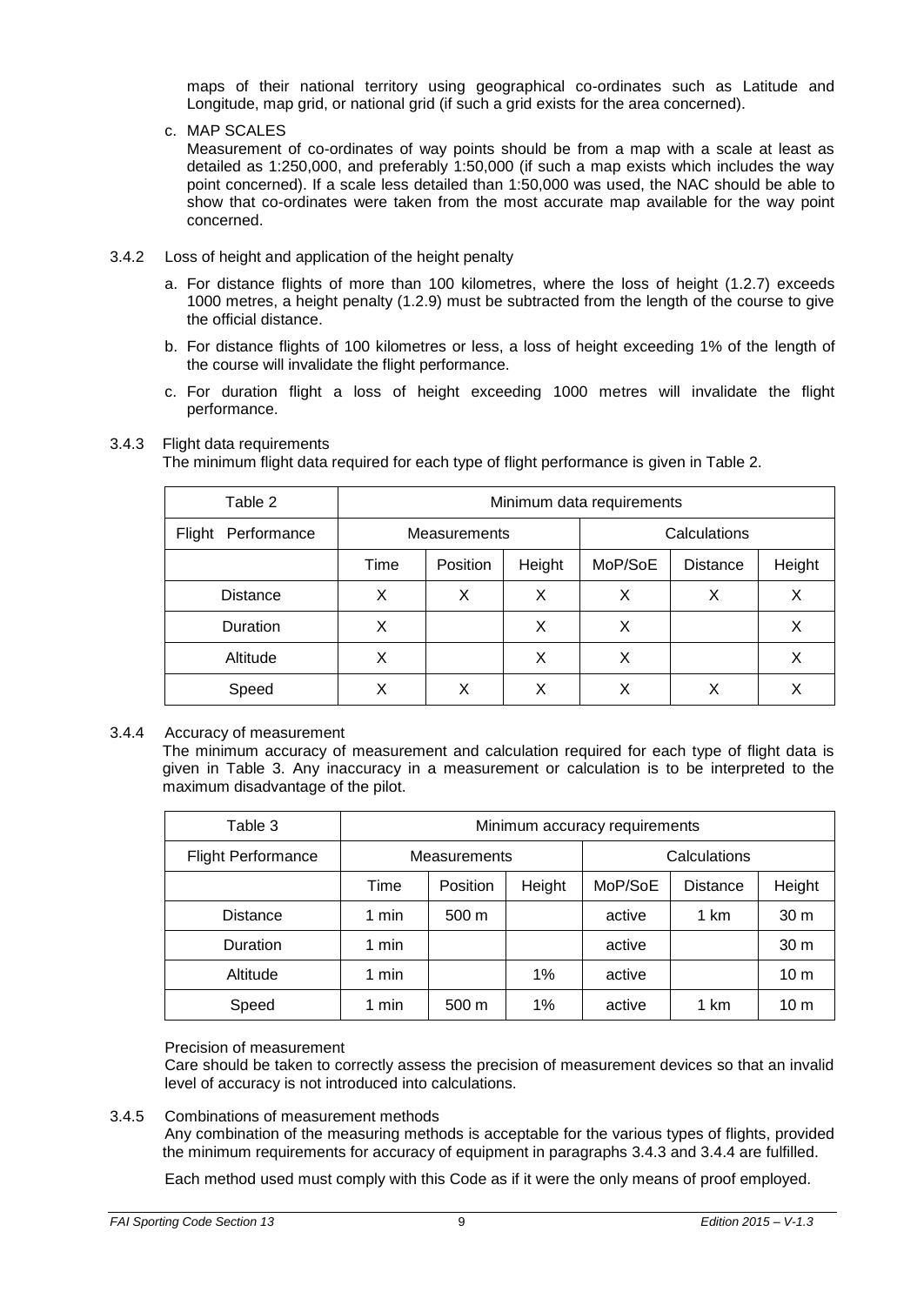3.4.6 Timing device calibration

When used, clocks and other time recording equipment shall be checked against official time signals both immediately before and again after the flight, covering a period of at least three hours. Any error found shall be taken into account and rounded up in the calculations. The GNSS time recording from a flight recorder may be used as an official time signal.

3.4.7 Barograph calibration period

Barograph calibrations are required to ensure that the measurement of barometric pressure and time are checked against, and corrected as necessary, to official standards. For records, both (a) AND (b) calibrations below are required, and the least favourable calibration of the two shall be used making the calculations for the record.

- a. PRIOR TO THE FLIGHT The calibration used must have been performed within 12 months prior to the flight or, for IGC-approved electronic barographs and flight recorders, 24 months.
- b. AFTER THE FLIGHT The calibration used must have been performed within one month after the flight.

#### **3.5 TIME MEASUREMENT and EVIDENCE**

3.5.1 Time measurement

Time data requirements may be fulfilled by any of the following measuring methods:

- a. By direct observation from the ground by an observer with direct access to approved time measuring equipment (e.g. a synchronised timepiece). If a time piece displaying only minutes is used, 59 seconds is to be added to each duration measured to allow for the possibility that the reading was taken just before the minute changeover. Pilots and OOs should use timing devices with outputs in seconds whenever possible.
- b. With a barograph, to measure time differences,
- c. With a time camera, to measure time differences (except for duration flights),
- d. A recording device with correct real time output, such as a flight recorder.
- 3.5.2 Time evidence
	- a. Evidence of timing and time recording of flights must be under the control of an OO. Time recording equipment carried on board a SpA must be capable of being physically or electronically sealed and, where a human action is required, shall be sealed and unsealed only by the OO.
	- b. The equipment must be positioned so that the time parameters cannot be altered by the pilot or passenger during the flight.
	- c. If a means is provided for the pilot to make inputs into a device for remote recording of flight events, such inputs must be confined to functions not critical to the validation of the flight.

For example, it is permissible for a pilot to make a mark on the time base to register an event such as a particular position, or in GNSS systems to change the sampling rate in flight.

3.5.3 Night flight

In the case of a flight which continues beyond the hours of legal daylight in the country concerned the Solar-powered Aeroplane and pilot shall comply with the laws of that country for night flight or a specific dedicated permission shall be obtained.

# **3.6 POSITION MEASUREMENT and EVIDENCE**

3.6.1 Position measurement

Flight position data requirements may be fulfilled by any of the following measuring methods:

- a. By direct observation from the ground for start, turn, and finish points,
- b. Satisfactory photographic evidence from a camera in the SpA;
- c. Satisfactory data from a flight recorder in the SpA.
- 3.6.2 Position evidence general
	- a. CROSSING A START LINE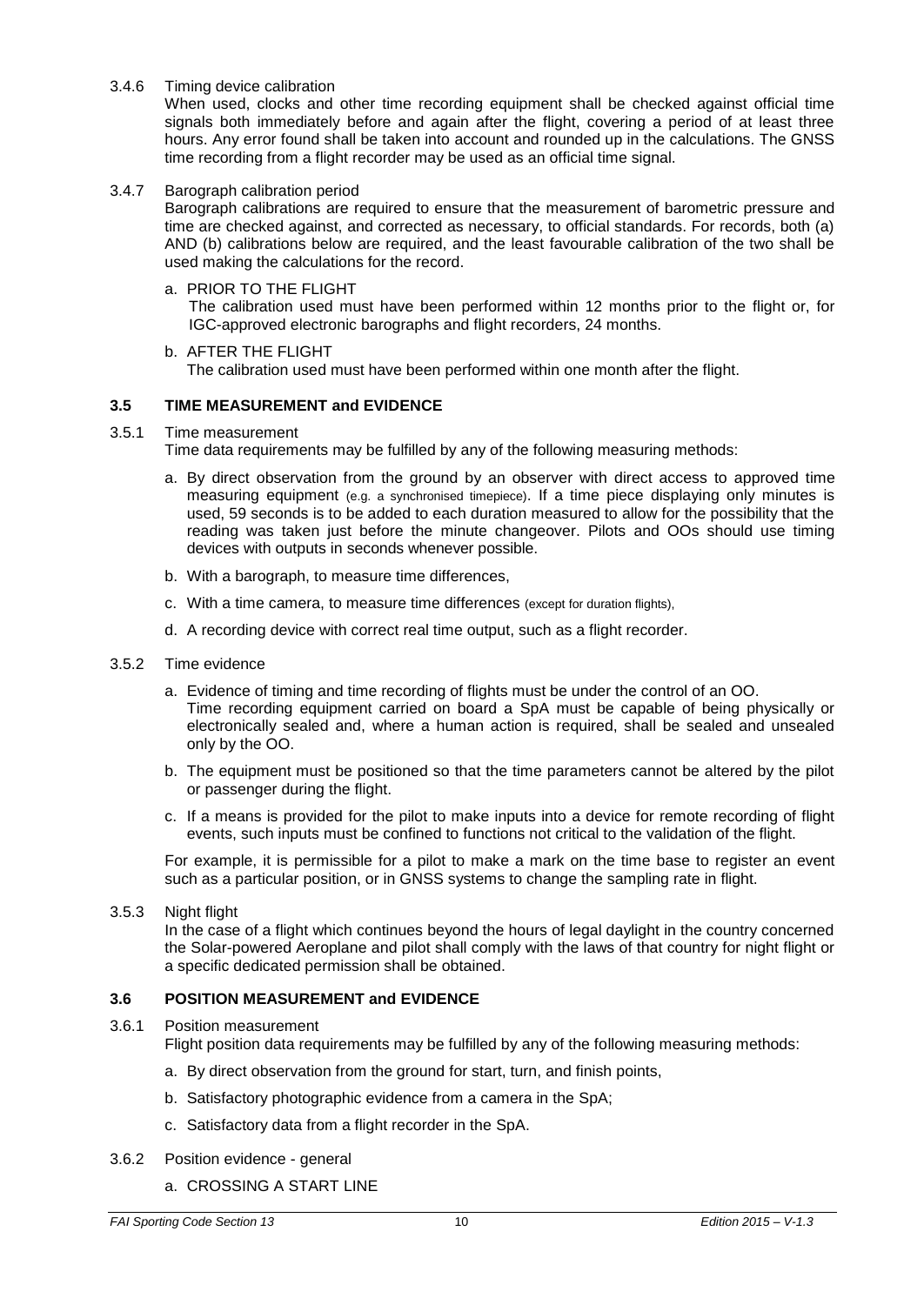- (i) When the start line is controlled by observation from the ground, visual observation of a crossing in the direction of the first leg at an altitude of not more than 1000 metres above the line.
- (ii) When using flight recorder evidence, by clear proof that the start line was crossed in the direction of the first leg.
- b. CROSSING A FINISH LINE
	- (i) When the finish line is controlled by observation from the ground, the nose of the Solarpowered Aeroplane crosses the finish line unassisted from the direction of the last leg at a height of not more than 1000 metres above the line.
	- (ii) When using flight recorder evidence, by clear proof that the finish line was crossed from the direction of the last leg.
- c. WAY POINTS

Where photography is used, way points shall be point features and should be selected to make interpretation of photographs easy, even on photographs taken in difficult light conditions such as low contrast. Where a flight recorder is being used for verification, the way point co-ordinates do not need to represent a point feature on the ground.

# d. OBSERVATION ZONE

Evidence is required that the SpA was within the observation zone (1.1.5) of a way point used during the flight. This may be collected by using one or more of the following three methods:

- (i) Direct observation, in which the SpA is positively identified as being within the observation zone by an OO on the ground at the turn point. Magnification and tracking devices may be used.
- (ii) Photographic, where the pilot presents a satisfactory photograph taken from within the observation zone in accordance with the rules for photographic evidence below.
- (iii) Flight recorders, where the data record shows incontrovertible proof that the SpA was in the observation zone, with one position fix recorded either exactly on the position of the way point or within the observation zone, or else a straight line drawn between two consecutive valid fixes crosses the observation zone.

# 3.6.3 Photographic and/or Electronic position evidence

Photographs and/or GPS sequences can be used to prove evidence of position and generally substantiate the SpA performance by means of a single sequence of photographs or electronic recording (e.g. GPS) on a single length of picture/record. There shall be proof that these records were taken from the aeroplane on the flight concerned and that turn point(s) were photographed between the start time and finish time.

#### a. PHOTOGRAPHIC OR ELECTRONIC CONTROL METHOD The following method shall be used:

- (i) Mounting in the cockpit The camera must be held in fixed mountings in the cockpit so that every photograph will show the wingtip. The lens housing should be positioned inside the canopy or camera window so that the random line mentioned in (iii) below will show on the picture.
- (ii) Sealing the camera The camera must be sealed unless the same OO is controlling both the preflight photograph(s) and the processing of the picture, in which case sealing is not necessary. When a time recording camera is used to supply time evidence, it must be sealed by an OO before the flight in such a way that the picture cannot be removed and the time adjusting mechanism cannot be accessed until the seal is broken by an OO after flight.
- (iii) Before takeoff

Just prior to takeoff an OO shall mark the outside of the canopy or window across the front of the lens with a random line and display the flight declaration for the pilot to photograph with the camera installed.

The random line should be dark or opaque and at least 3 mm wide if it is to show on the image.

(iv) After flight

Following landing and the completion of the photographic sequence, an OO shall take charge of the picture and have it saved. Every effort is to be made to preserve the picture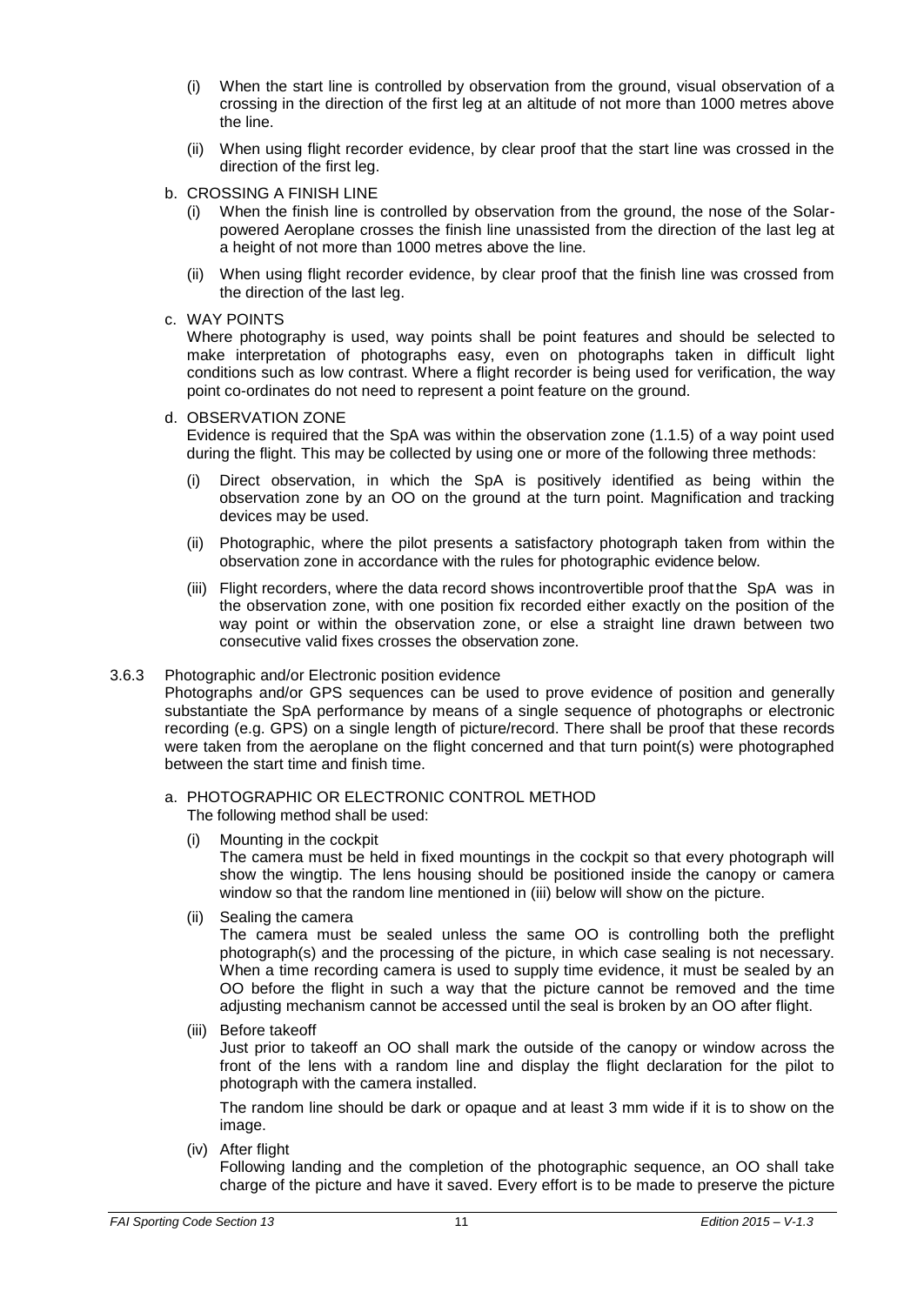as a continuous strip/one file. However, if it is cut or broken while out of control of the pilot or OO, this evidence remains valid if close examination of the pieces show that they form the original continuous length of the record. An OO shall describe the circumstances under which the picture was broken or cut.

# b. PHOTOGRAPH SEQUENCE

The film shall contain photographs in the following sequence:

- (i) the pre-flight clock synchronisation photo(s) if a time camera is used (see 3.5.1c and 3.5.2a),
- (ii) the declaration,
- (iii) at least one photograph showing indisputable evidence of the presence of the Solarpowered Aeroplane in each of the observation zone(s) of the way point(s) used, in the correct sequence,
- (iv) the SpA on the landing field with surrounding features and its registration markings appearing clearly on the photo, or the above declaration with landing time added.
- (v) the post flight synchronisation photo(s) if a time camera is used. Photographs in (ii) and (iii) above must show the shape of the canopy mark (see 3.6.3a (iii)) on the picture image. Additional photographs which may have been taken after the declaration and before the landing must also show the canopy mark.

#### 3.6.4 Flight recorder (GNSS) position evidence

All flight recorder evidence must be produced by an FAI/IGC approved system. The WGS84 Geodetic Datum shall be set for all Lat/Long data that is recorded and transferred after flight for analysis.

# a. FLIGHT RECORDER CONTROL METHOD

The OO shall familiarize himself with the terms of the approval for the GNSS and flight recorder equipment concerned. There must be incontrovertible evidence, independent of the FR data, that the FR from which the flight data was taken was in the SpA flown by the pilot during the claimed flight performance.

(i) Before the flight

The OO shall sign the pilot's written flight declaration, except where the declaration is stored electronically in the flight recorder (1.3.2). The OO shall enter a secret code into the flight recorder if the approval for the equipment requires this. The flight recorder system shall be placed, configured or sealed in such a way that it will be physically impossible to operate any controls other than those specifically allowed for use in flight; and to connect or disconnect any device to the flight recorder system other than in accordance with the approval for the equipment. The method(s) of sealing, if any, shall be specified in the approval for the equipment.

(ii) Takeoff and landing

An OO shall ensure that there is evidence for the times and points of takeoff and landing, pilot(s) names, aeroplane type and registration, and the type and serial number of the FR for flight evidence. This evidence shall be independent of the data produced by the FR.

(iii) After flight

After landing, the flight data shall be transferred from the FR to a disk via a PC or other device in the manner specified in the CIACA approval for the equipment. The OO shall check any seals which were applied before the flight. The disk containing the flight data shall then be sent to a person approved by the NAC to make the analysis.

b. DATA ANALYSIS

The analysis of the flight data shall be performed by a qualified person approved by the NAC, whose duty is to ensure that the appropriate evidence is present to verify the attainment of way points, heights, times and position, as required. If the flight performance qualifies for a record, the following shall be forwarded to the NAC:

- (i) The original data disk (the first copy) storing the flight data. This must include the data file in the CIACA recommended format, and the file in its original format (if different) as transferred from the flight recorder immediately after landing.
- (ii) The appropriate claim form(s), including OO's evidence that manually recorded times and exact locations correspond to the equivalent flight recorder data.
- (iii) For record flights, the achieved way points shall be determined from the flight recorder evidence and specified in the claim for the record. The flight recorder "pilot event marker", if incorporated, may be used to indicate the desired way point position(s).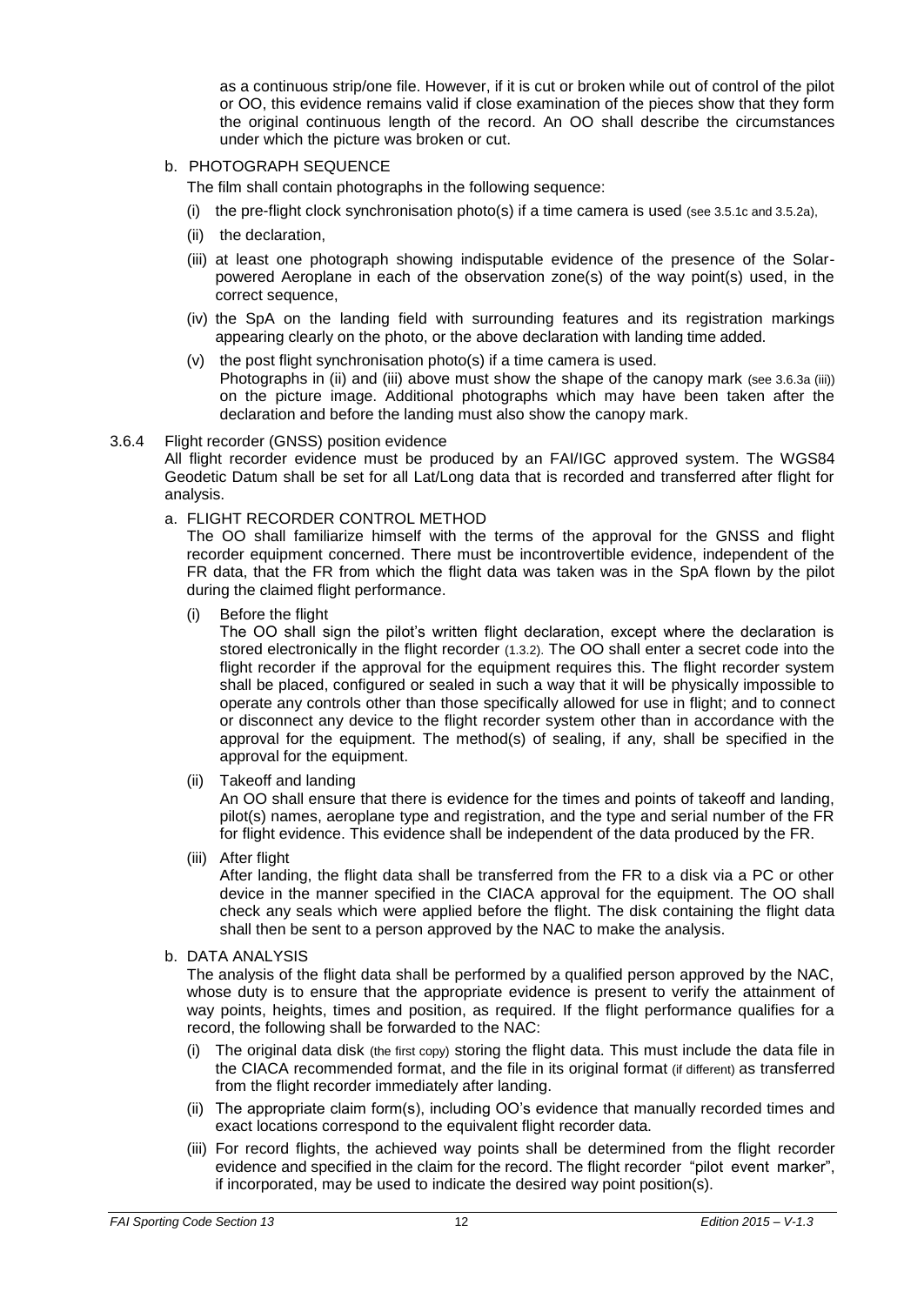(iv) Any other measured data and/or auxiliary material required by an NAC to support the mandatory evidence.

# **3.7 ALTITUDE EVIDENCE and CONTROL**

### 3.7.1 Altitude evidence

Altitude data requirements may be fulfilled by any of the following measuring methods:

- a. A barogram, calibrated to the ICAO ISA from a barograph or the pressure altitude sensor of an approved type of GNSS Flight Recorder.
- b. Optical measurement from the ground (e.g. a suitable height frame or theodolite),
- c. Radar measurement from the ground,
- d. For continuity of flight purposes only, the GNSS altitude output of a flight recorder.

#### 3.7.2 Altitude control methods

For altitude recording other than by external measurement, a barograph or flight recorder must be carried in the aeroplane. Any marking of the barogram during flight shall be done by remote control, not by direct access to the barograph itself. The barograph shall be placed in the SpA in such a way that no part of the barograph is accessible to the pilot or passenger during the flight. The pressure altitude recording system in a flight recorder is a barograph and must comply with other rules in the Code for barographs and their calibration. Altitude control methods for flight recorders are the same as those used for position evidence (see 3.6.4).

#### a. BEFORE TAKEOFF

- (i) Mechanical barographs The OO shall make an identification mark on the barogram paper/foil and then seal the barograph.
- (ii) Electronic barographs

The OO shall seal the barograph and then enter a secret multi-character code into the barograph memory before flight (a second entry of this code shall be required to retrieve the stored data). This step is not required if the barograph stores continuous date and time data which cannot be altered without the fact of such alteration being automatically reported on all data printouts from its memory after such alteration, and the OO is able to verify the date and time of the takeoff and landing of the SpA on the flight concerned.

- (iii) GNSS Flight Recorder. Pre-flight procedures shall be as laid down in the FAI approval document for the type of Flight Recorder concerned.
- b. AFTER THE FLIGHT
	- (i) The OO shall take control of the barograph, and ensure that its seal is secure and that the barogram has the identification mark placed on it prior to takeoff. The information required in paragraph 5.1 may then be added to the chart.
	- (ii) For electronic barographs, an OO must either supervise the transfer or printing of data from the barograph while it is in the SpA, or supervise the removal of the electronic barograph from the SpA and shall then take charge of it until the flight data is printed out. The OO then confirms that the date and time on the printout is correct and that the date and times of the altitudes and other flight data recorded and printed out correspond to the date and times of the flight concerned, and correspond with other relevant aspects of the claimed performance.
	- (iii) GNSS Flight Recorder. After-flight procedures shall be as laid down in the FAI approval document for the type of Flight Recorder concerned.

# **3.8 MEANS of PROPULSION/SOURCE of ENERGY EVIDENCE and CONTROL**

(Sub-class "Assisted" only)

- 3.8.1 Means of propulsion/Source of Energy evidence The requirement to record data on the use of any non-allowed MoP/SoE may be fulfilled by any of the following methods:
	- a. The data is recorded by a MoP/SoE recorder, or
	- b. by direct observation from the ground that the MoP/SoE has stopped, provided that there is no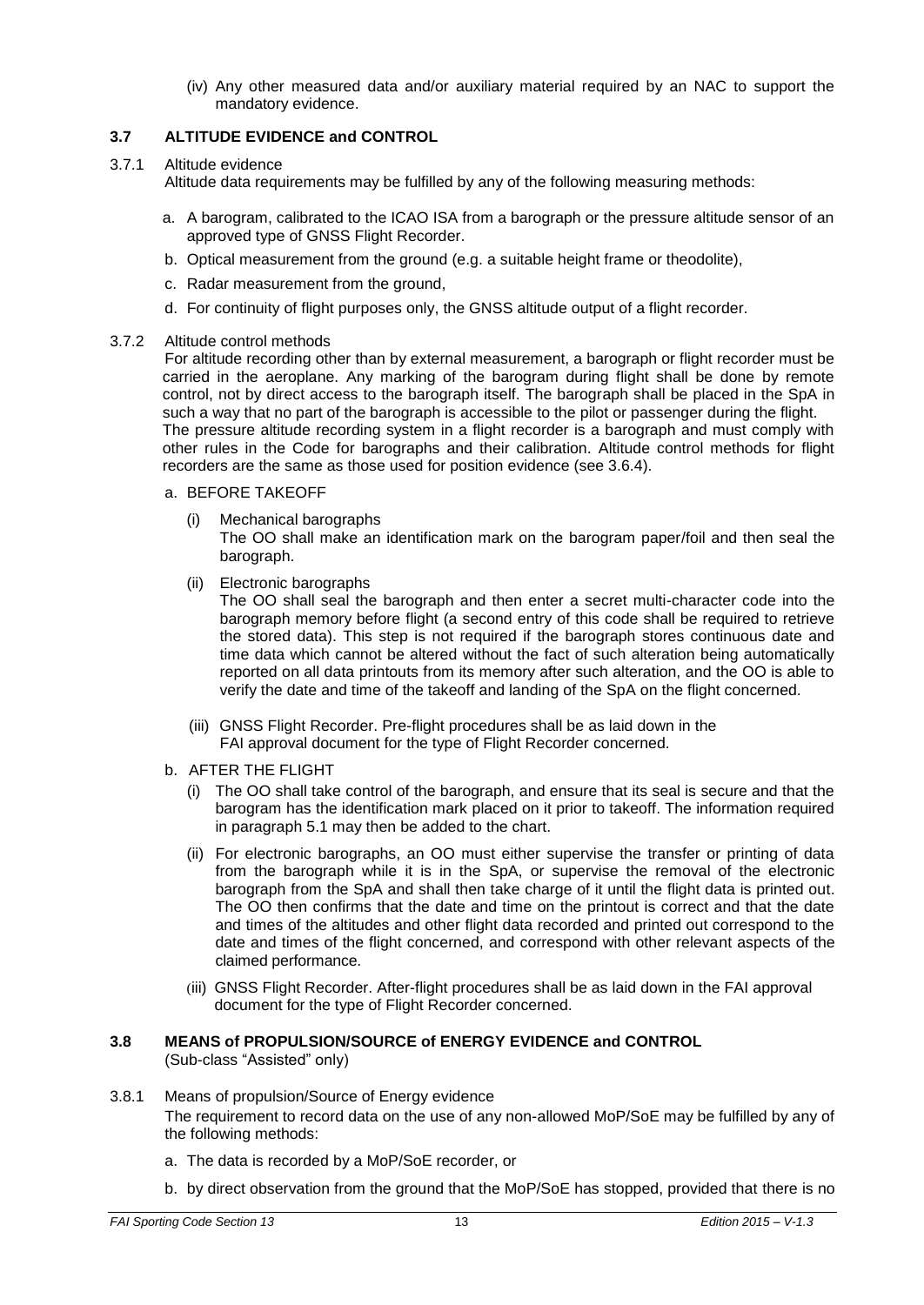means of restarting it (for instance Aero-tow, car-tow etc.), or

- c. by a seal applied to the MoP/SoE in such a way that the generation of forward thrust by the MoP or the use of the SoE always results in breaking the seal.
- 3.8.2 MoP/SoE control methods
	- a. With the use of an MoP/SoE recorder: The MoP/SoE recorder must be sealed and opened only by an OO, and must not be accessible to pilot or crew during flight.
	- b. Without the use of an MoP/SoE recorder:
		- (i) Before takeoff, the MoP/SoE may be sealed by an OO as in 3.8.1c (and the OO shall certify that the seal was intact after landing), or
		- (ii) The MoP/SoE may be rendered unusable by removing an essential part of the system (and the OO must certify that this was done).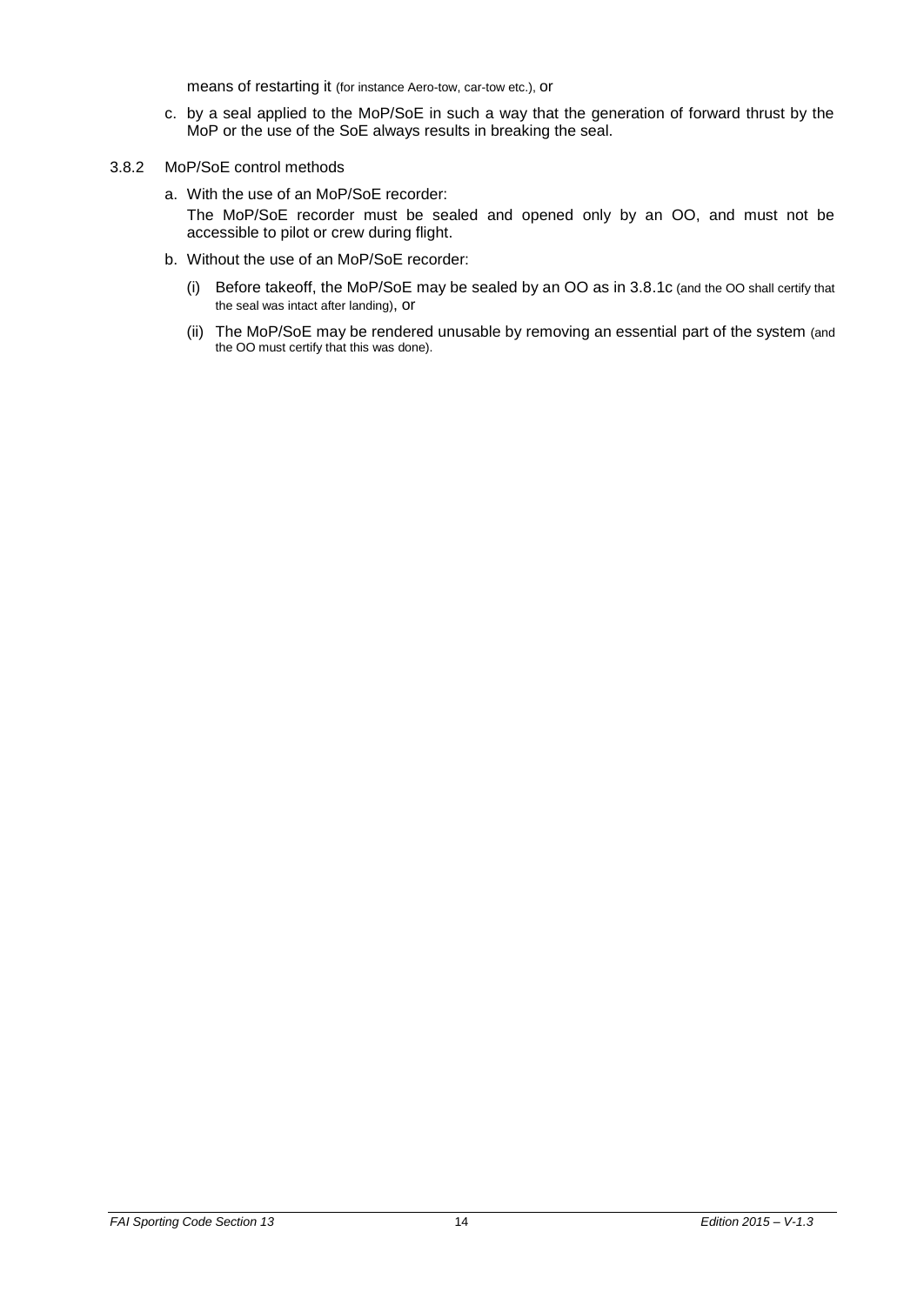# **OFFICIAL OBSERVERS**

# **4.1 AUTHORITY**

4.1.1 Official Observer appointment

OO are appointed by a National Airsport Control (NAC) on behalf of FAI CIACA or by FAI CIACA.

### 4.1.2 OO duties

The OO shall, as the FAI and CIACA representative, control and certificate the record flight performances.

- 4.1.3 Control and certification
	- a. CONTROL is the observing of takeoff, start, finish and landing and, where applicable, the timing of individual events such as declarations, sealing, installation, removal and unsealing of barographs, flight recorders and cameras, means of propulsion/Source of Energy recorders and other devices.
	- b. CERTIFICATION is the checking of evidence and signing of appropriate certificates covering the evidence concerned.

#### 4.1.4 Competence

OOs must be knowledgeable in the FAI CIACA Sporting Code and have the integrity, skill and competence necessary to control and certificate SpA flights without favour. Before being approved by the NAC, the OO should be given briefing or training appropriate to the duties of an OO.

#### 4.1.5 Geographical area of authority

OOs are entitled to control and certificate flights of SpA in:

a. The country of their own NAC, and

b. In any country and for SpA pilots of any nationality, if the country's NAC so permits.

4.1.6 Conflict of interest

Official Observers may not act in such capacity for any record attempt in which they have any financial interest.

Ownership of the SpA shall not be considered "financial interest". The essence is that monetary or other substantial gain shall not depend on the successful certification of the claim by the OO or other individual concerned.

4.1.7 Violation of duty

In case of violation of duty, the appointment of the OO shall be withdrawn. In addition, negligent certifications or willful misrepresentations are grounds for disciplinary action by the NAC concerned.

# **4.2 CERTIFICATION OF EVENTS**

- 4.2.1 General
	- a. The date, times and points of takeoff and landing on the flight concerned must be verified, and there must be evidence that recording devices used for flight evidence were in the SpA concerned during the flight.
	- b. Record flights shall be certificated by the OO by completing and verifying the information in the official FAI record claim forms or, for national records, claim forms containing similar information (see 5.4).

# 4.2.2 OO presence at the event

OOs may certificate individual events (such as sealing and breaking seals, installation and removal of equipment, takeoff, timing at start and finish, landing, etc.) if they were present at the event for which certification is required, or are able to satisfy themselves either through evidence from persons who witnessed the event or from other reliable sources. Evidence from air traffic control or club flying logs may be used. Barometric pressure may be obtained from the log of a nearby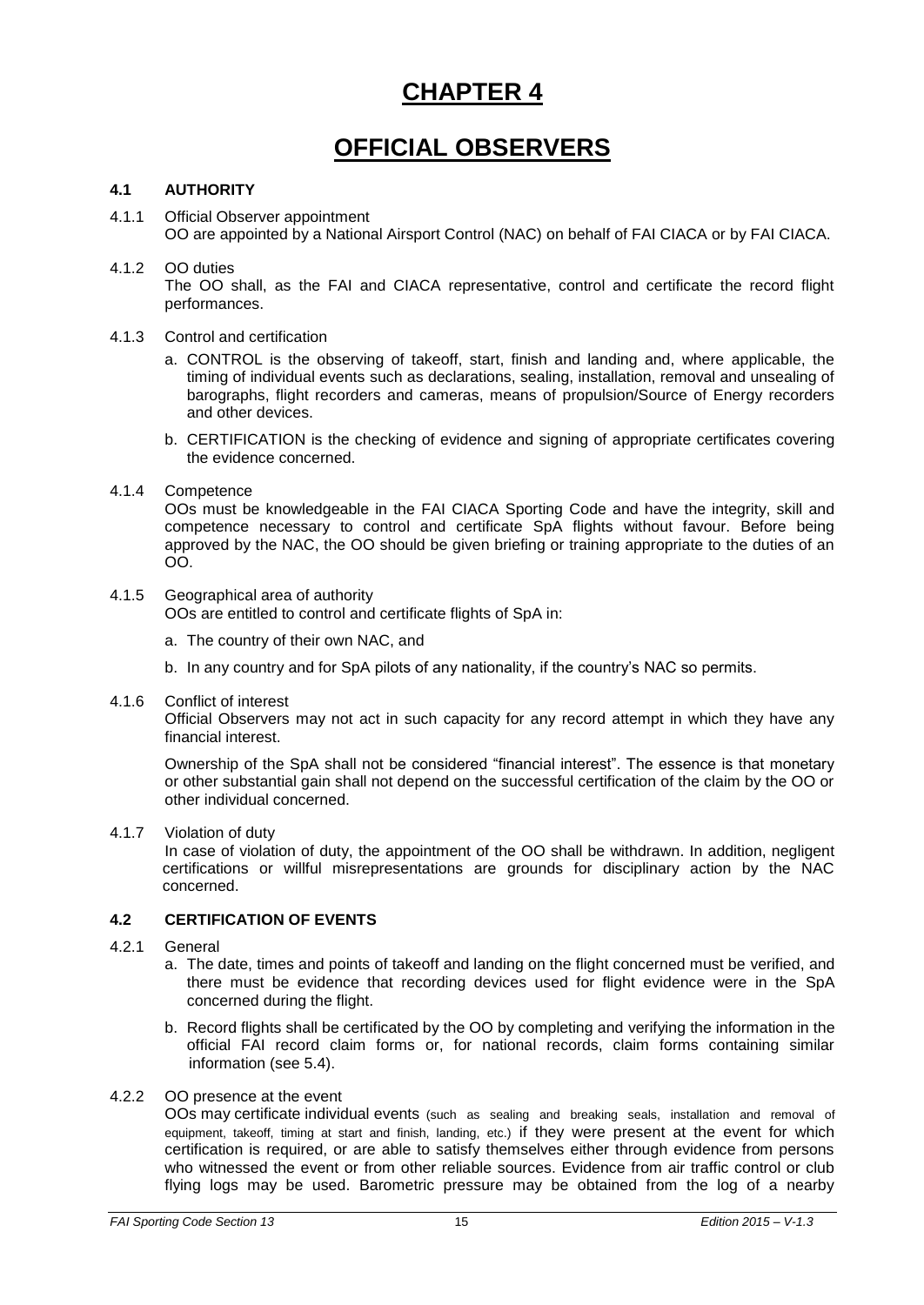meteorological office.

#### 4.2.3 Certification by non-OOs

- a. Certification of events by people other than OOs must be countersigned by an OO after verifying the statements.
- b. Air traffic controllers on duty may certificate observations of takeoffs, start and finish lines, turn and control points and landings.
- c. Outlandings may be certified by two independent witnesses who give their names, addresses, and preferably telephone numbers, if any (see 5.2).